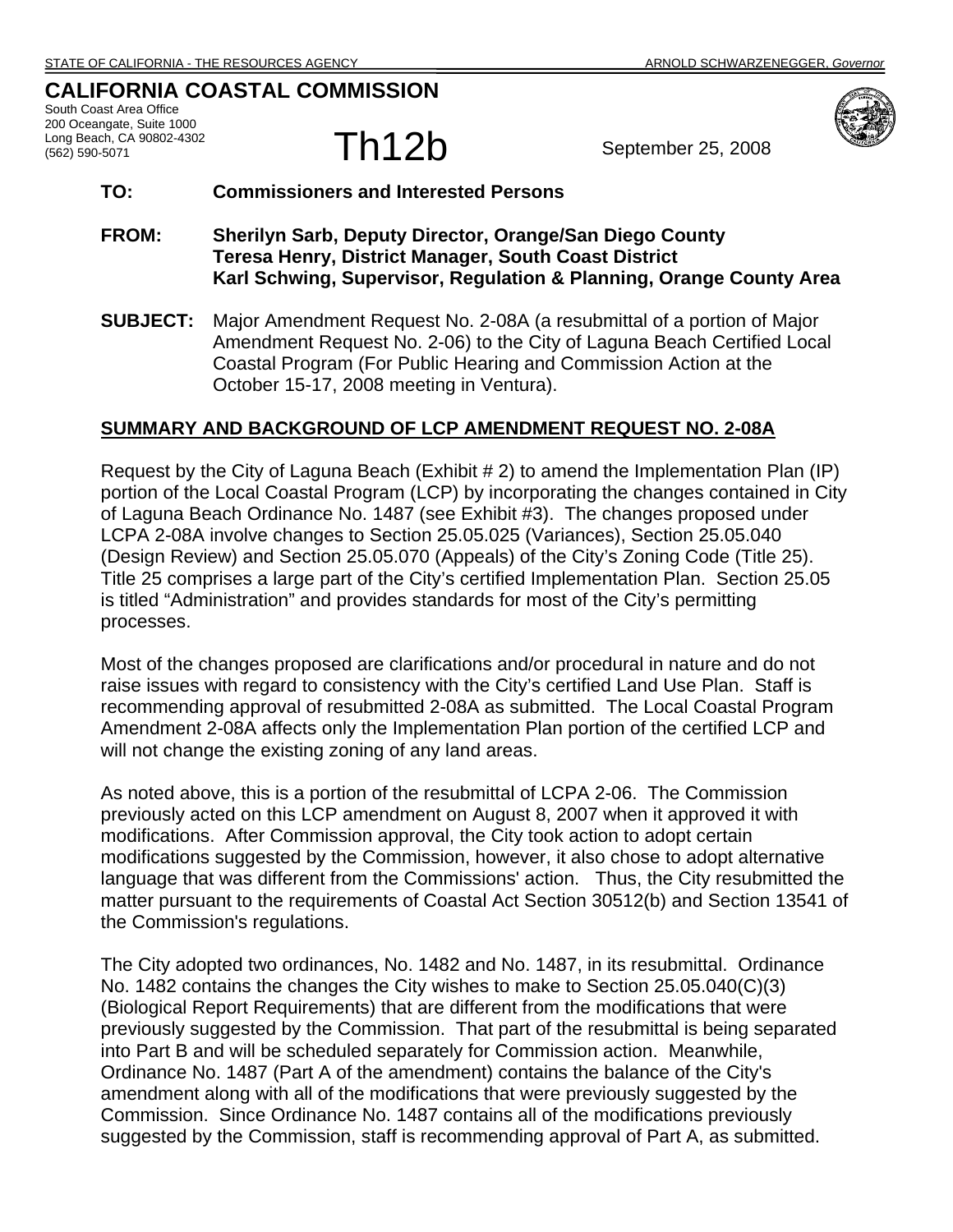### **SUMMARY OF STAFF RECOMMENDATION**

Staff is recommending that the Commission, after public hearing:

**Approve** the resubmitted amendment request, 2-08A, to the Implementation Plan **as submitted.** 

The proposed amendment, 2-08A, is in conformance with and adequate to carry out the provisions of the certified Land Use Plan. **The motions to accomplish this are found on page 3.**

### **STANDARD OF REVIEW**

The standard of review for the proposed amendment to the LCP Implementation Plan is conformance with and adequacy to carry out the provisions of the certified Laguna Beach Land Use Plan.

#### **SUMMARY OF PUBLIC PARTICIPATION**

Section 30503 of the Coastal Act requires public input in Local Coastal Program development. It states:

During the preparation, approval, certification, and amendment of any local coastal program, the public, as well as all affected governmental agencies, including special districts, shall be provided maximum opportunities to participate. Prior to submission of a local coastal program for approval, local governments shall hold a public hearing or hearings on that portion of the program which has not been subjected to public hearings within four years of such submission.

The ordinance amendment followed a lengthy public participation process consisting of the appointment of a Design Review Task Force that held public forums each month from October of 2004 through February of 2005. Recommendations were presented to the City Council in August of 2005. On January 6, 2006, the City Council directed the Planning Commission to consider modifying the Design Review procedures to implement the recommendations of the Design Review Task Force. In total, six public hearings on the matter of amending the Design Review procedures ordinance were conducted by the Planning Commission and City Council prior to initial submittal to the Commission. Because the zoning ordinance amendment is of city-wide effect, notices were published in the local newspaper. The resubmittal was considered at City Council hearings on June 17, 2008 and July 1, 2008. City Council Resolution No. 08.057 (see Exhibit #2), requests Commission action on this resubmitted amendment request.

No testimony from the public was presented at the City Council hearings on the resubmittal.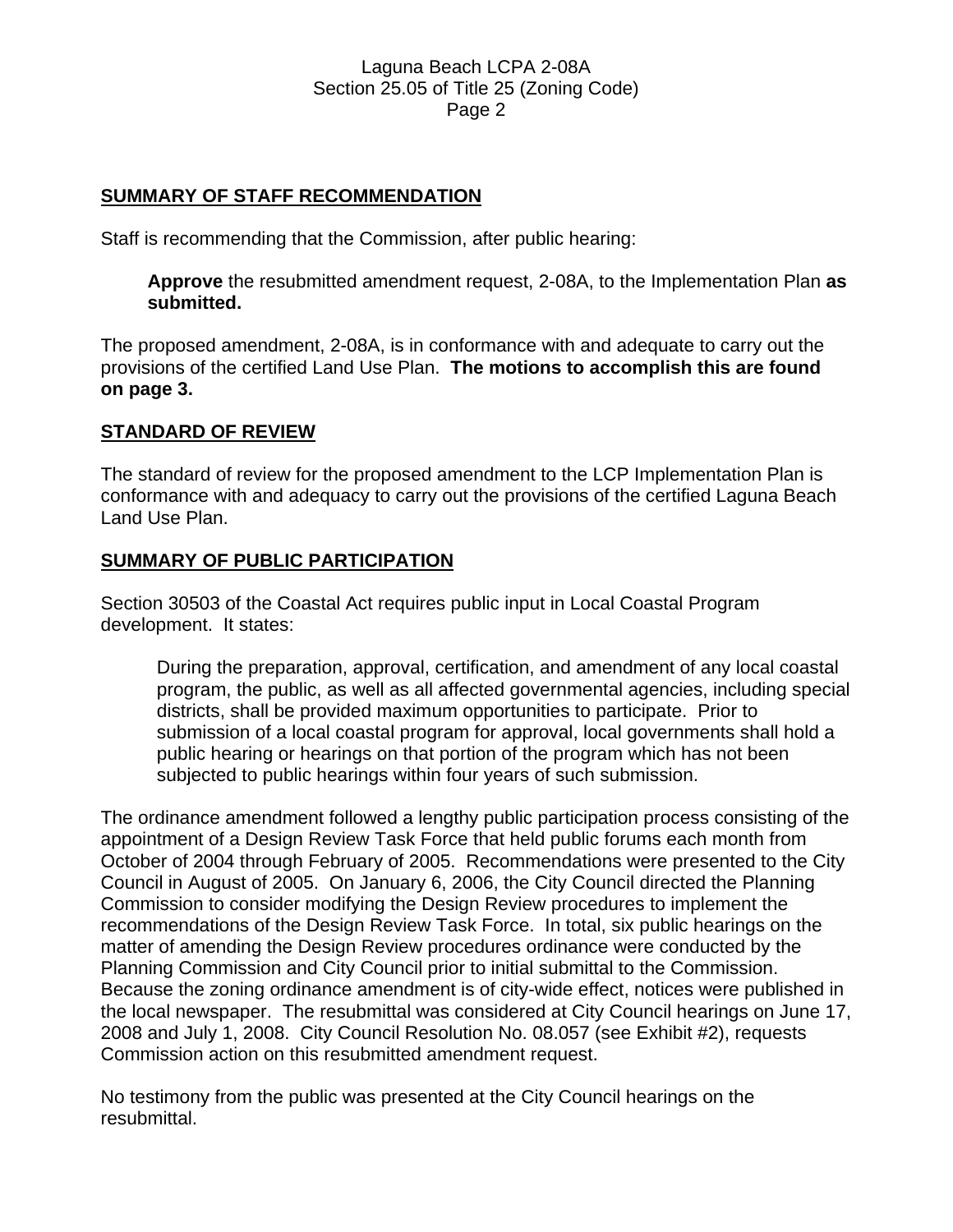It was determined that the proposed project is without significant adverse environmental impacts and that the project qualified for a Negative Declaration.

## **ADDITIONAL INFORMATION**

Copies of the staff report are available on the Commission's website at www.coastal.ca.gov and at the South Coast District office located in the ARCO Center Towers, 200 Oceangate, Suite 1000, Long Beach, 90802. To obtain copies of the staff report by mail, or for additional information, contact Karl Schwing in the Long Beach office at (562) 590-5071. The City of Laguna Beach contact for this LCP amendment is Ann Larson, Planning Manager, who can be reached at (949) 497-0320.

## **I. STAFF RECOMMENDATION**

Following a public hearing, staff recommends the Commission adopt the following resolutions and findings.

### **A. MOTION:** *I move that the Commission reject the Implementation Program Amendment for City of Laguna Beach LCP Amendment No. LGB-MAJ-2-08A, as submitted.*

## **STAFF RECOMMENDATION OF CERTIFICATION AS SUBMITTED:**

Staff recommends a **NO** vote. Failure of this motion will result in certification of the Implementation Program Amendment as submitted and the adoption of the following resolution and findings. The motion passes only by an affirmative vote of a majority of the Commissioners present.

## **RESOLUTION TO CERTIFY IMPLEMENTATION PROGRAM AMENDMENT AS SUBMITTED:**

The Commission hereby certifies the Implementation Program Amendment for City of Laguna Beach LCP Amendment No. 2-08A as submitted and adopts the findings set forth below on grounds that the Implementation Program Amendment conforms with, and is adequate to carry out, the provisions of the certified Land Use Plan, and certification of the Implementation Program Amendment will meet the requirements of the California Environmental Quality Act, because either 1) feasible mitigation measures and/or alternatives have been incorporated to substantially lessen any significant adverse effects of the Implementation Program Amendment on the environment, or 2) there are no further feasible alternatives or mitigation measures that would substantially lessen any significant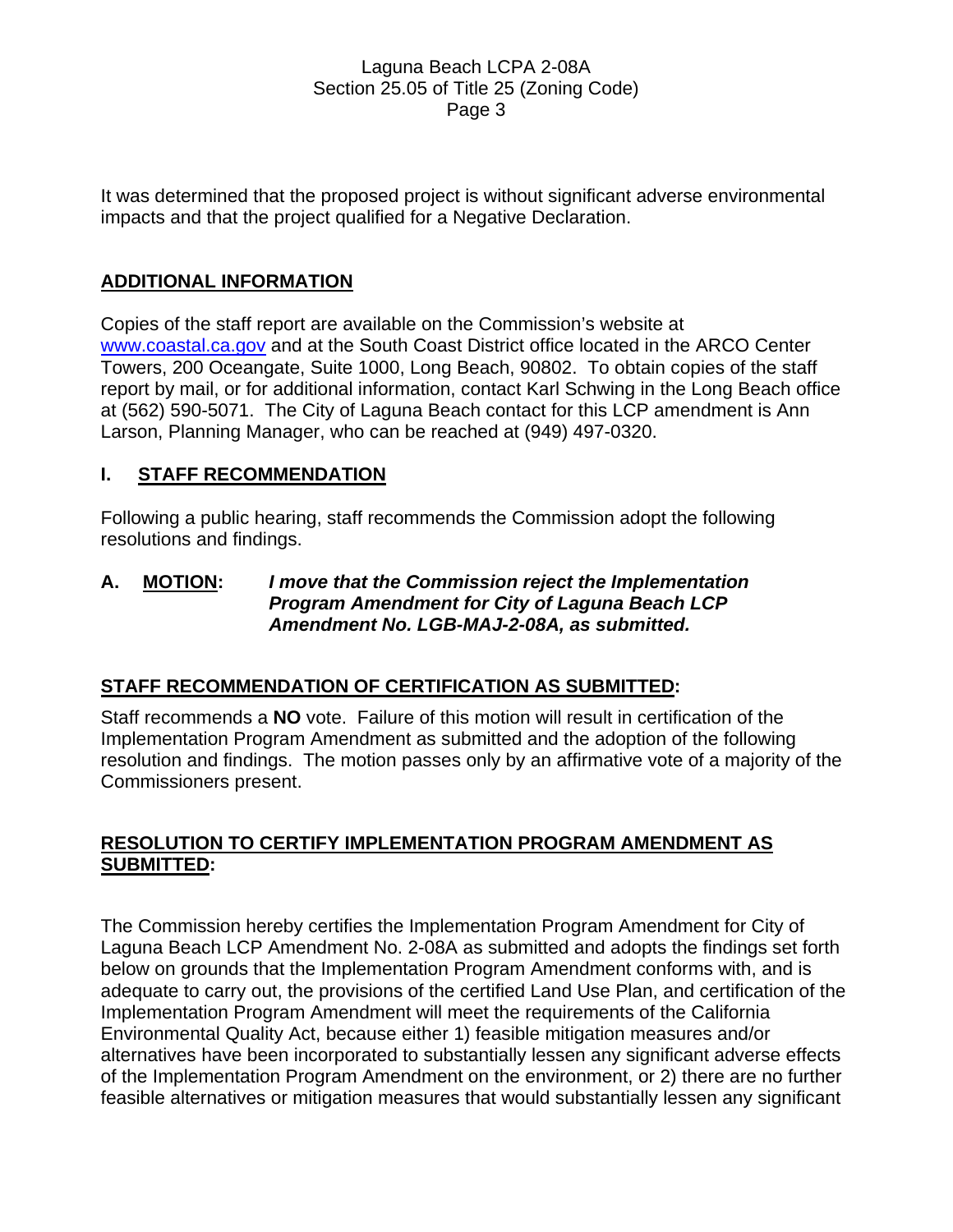adverse impacts on the environment that will result from certification of the Implementation Program Amendment.

# **III. FINDINGS**

The following findings support the Commission's approval of the proposed LCP Implementation Plan amendment as submitted. The Commission hereby finds and declares as follows:

# **A. Amendment Description**

The subject amendment request applies to those portions of the City of Laguna Beach (Exhibit #1) that are contained within the coastal zone and are in the certified local coastal program. Proposed Amendment request No. 2-08A (Ordinance No. 1487) (Exhibit #3) includes modifications to Section 25.05.025 (Variances), Section 25.05.040 (Design Review) and Section 25.05.070 (Appeals) of the City's Zoning Code (Title 25). Some of the more notable changes to the ordinance include 1) concept review hearings are no longer a prerequisite if a variance is proposed (25.05.025(B)); 2) the list of development subject to design review has been amended (25.05.040(B)(1)); 3) the list of development exempted from design review has been amended (25.05.040(B)(2)); 4) a new Administrative Design Review process section has been codified (25.05.040(B)(3)); 5) staking requirements have been revised to include decks and eaves and staking must be erected and certified 28 calendar days prior to the hearing  $(25.05.040(C)(2))$ ; 6) fire department review and approval requirements have been added (25.05.040(C)(4)); 7) Design Review public noticing has been extended to 40 calendar days prior to the public hearing (25.05.040(E)); 8) the Planning Commission will be the approval authority for projects that require a discretionary permit from them (25.05.040(F)); 9) hearings for residential projects of 3 units or less are limited to 2 to 3 hearings and concept review hearings are no longer permitted (25.05.040(F)(5)); 10) after denial of a project, no application for a project located on the same site may be filed for 2 months (25.05.040(K)); 11) appeals of a design review decision must be filed within 14 calendar days  $(25.05.070(2)(3)(6)$ & $(7)$ ; and 12) the City Council is limited to deciding issue(s) specifically stated in the appeal, and a remand, reversal or modification requires a vote of 3 Councilmembers (25.05.070(9)).

## **B. Findings for Approval of Implementation Plan Amendment 2-08A as Submitted**

The standard of review for changes to the Implementation Plan of a certified LCP is whether the Implementation Plan, as amended by the proposed amendment, will be in conformance with and adequate to carry out, the policies of the certified Land Use Plan (LUP). The City's certified Land Use Plan contains polices regarding shoreline access, open space, environmentally sensitive habitat, hillside protection, and visual resources,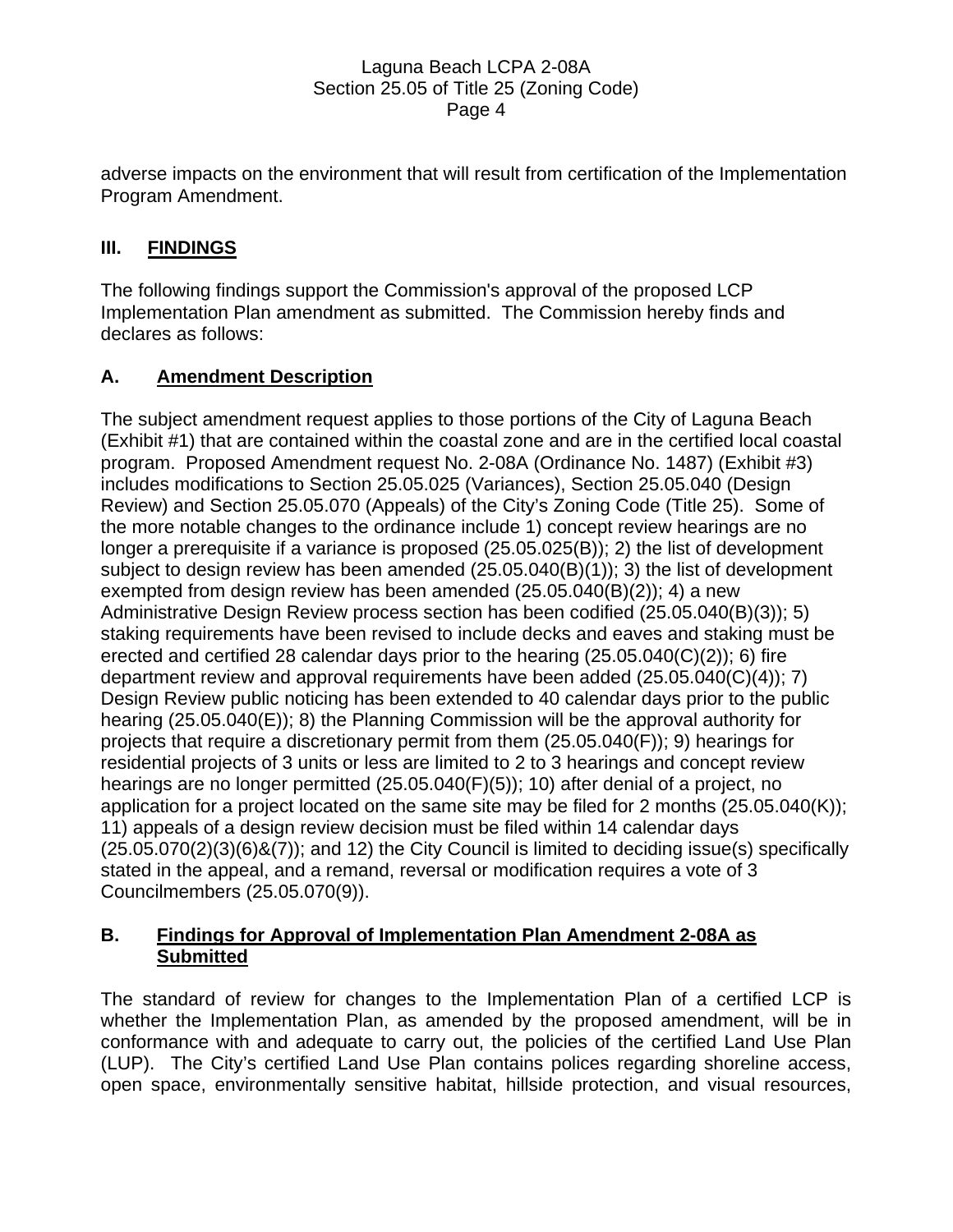among other coastal resources. These policies are necessary to protect coastal resources listed.

### **1. Views**

Policy 12-D from the Land Use Element, which states:

 *"As part of the Design Review process, maximize the preservation of views of coastal and canyon areas from existing residences, and public view points while respecting rights of property owners proposing new construction."* 

Policy 7A from the Open Space Conservation Element states:

*Preserve to the maximum extent feasible the quality of public views from the hillsides and along the City's shoreline.* 

The proposed amendment contains language in Section 25.05.040(A)(5) that requires the City to consider public views in their development decisions. In addition, staking requirements have been revised to include decks and eaves and the staking must be constructed and certified 28 calendar days prior to a hearing  $(25.05.040(C)(2))$ . These requirements help implement Land Use Plan policies that require the protection of public views. As submitted, the amendment ensures that public views continue to be given adequate protection, consistent with the View Preservation policies in the City's LUP. Therefore the Commission finds that, as submitted, the proposed Implementation Plan amendment is consistent with and adequate to carry out the certified Land Use Plan.

### **2. Biological Resources**

Policy 8H from the Open Space Conservation Element states:

*When subdivision or fuel modification proposals are situated in areas designated as "Very High Value" habitats on the Biological Values Maps and where these are confirmed by subsequent on-site assessment, require that these habitats be preserved and, when appropriate, that mitigation measures be enacted for immediately adjacent areas.* 

Policy 8J from the Open Space Conservation Element states, in relevant part:

*…1. No new development proposals shall be located in areas designated as "Environmentally Sensitive Areas" on the Coastal ESA Map except for uses dependent upon such resources.* 

*2. When new development proposals are situated in areas adjacent to areas designated as "Environmentally Sensitive Areas" on the Coastal ESA Map and*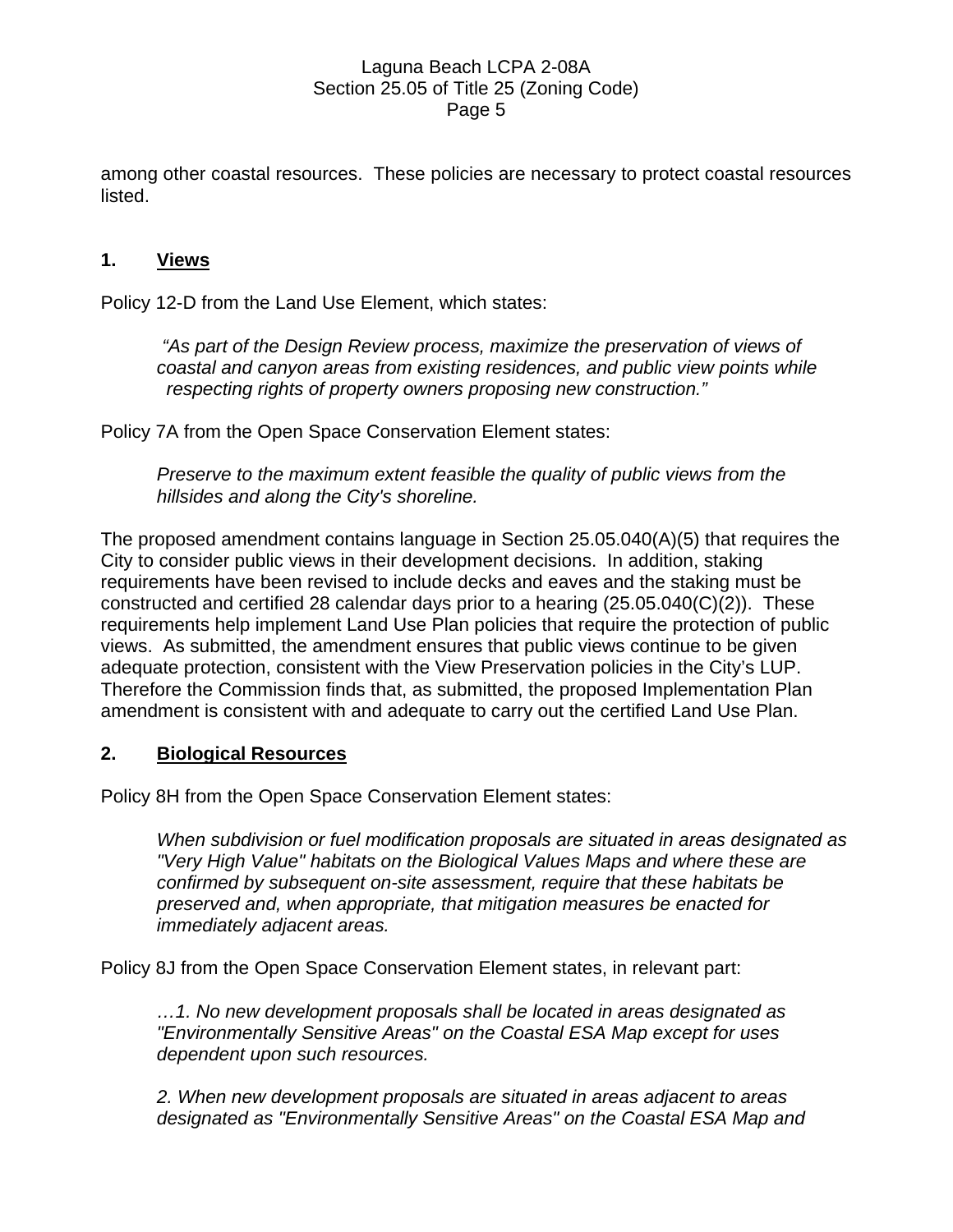*where these are confirmed by subsequent on-site assessment, require that development be designed and sited to prevent impacts which would significantly degrade such areas…* 

Policy 8K from the Open Space Conservation Element states:

As a condition of new development in South Laguna, require the identification of *environmentally sensitive areas, including chaparral and coastal sage scrub. Intrusion into these areas for wildlands fuel modification programs should not be permitted.* 

Policy 10G from the Open Space Conservation Element states:

*Fuel modification plans, where appropriate shall be included within the boundary of the developed land use zone.* 

The amendment includes a proposed addition of Section 25.05.040(C)(4) which outlines new requirements that applicants for development proposals on properties subject to fire hazards obtain review of their proposals by the City Fire Department before they proceed to obtain discretionary approvals of their project. Codification of this procedure will ensure that the City accounts for fuel modification requirements of proposed development so that the project can be designed to avoid impacts to environmentally sensitive habitat areas caused by fuel modification. Thus, the Commission finds the proposed amendment to be in conformance with and adequate to carry out, the policies of the certified Land Use Plan.

## **4. Permit Procedures**

The proposed amendment contains numerous changes to procedures regarding the City's Design Review Board (DRB). Although the DRB does take action on coastal development permit applications, none of the procedural changes affect the City's coastal development review process; nor do they affect the types of development that are subject to coastal development permit requirements. For instance, the proposed amendment modifies the DRB process such that 1) concept review hearings are no longer a prerequisite if a variance is proposed (25.05.025(B)); 2) Design Review public noticing has been extended to 40 calendar days prior to the public hearing (25.05.040(E)); 3) the Planning Commission will be the approval authority for projects that require a discretionary permit from them  $(25.05.040(F))$ ; 4) hearings for residential projects of 3 units or less are limited to 2 to 3 hearings and concept review hearings are no longer permitted (25.05.040(F)(5)); 5) after denial of a project, no application for a project located on the same site may be filed for 2 months (25.05.040(K)); 6) appeals of a design review decision must be filed within 14 calendar days  $(25.05.070(2)(3)(6)$ & $(7)$ ; and 7) the City Council is limited to deciding issue(s) specifically stated in the appeal, and a remand, reversal or modification requires a vote of 3 Councilmembers (25.05.070(9)). None of these changes affect Chapter 25.07 that pertains to coastal development permit requirements. Hearing, noticing, and appeal procedures for projects requiring coastal development permits are contained in Chapter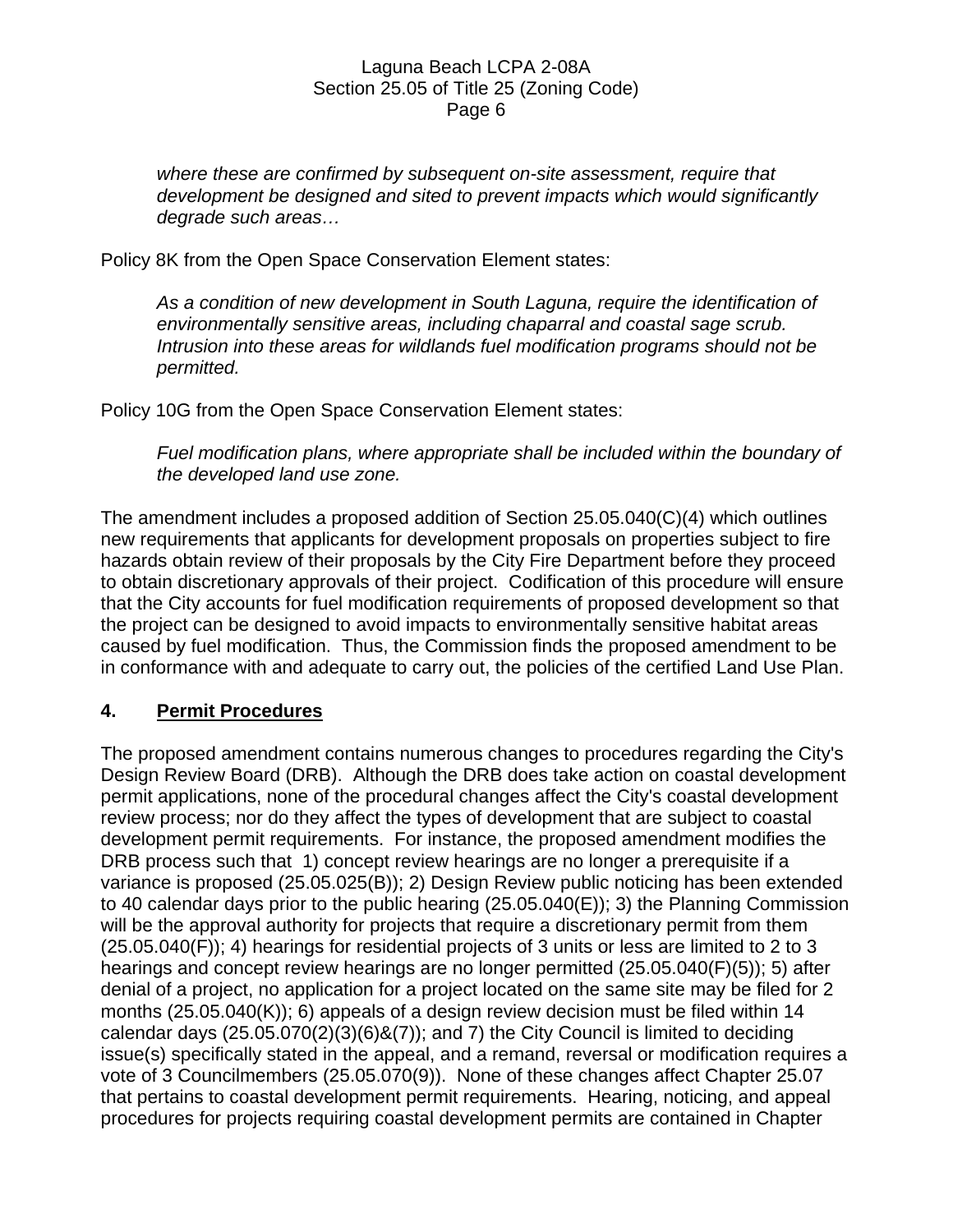25.07, and those remain unaffected by the proposed amendment.

In addition, the proposed amendment changes the list of development subject to design review and the list of development exempted from design review. These changes do not affect the types of development that require a coastal permit or are exempted from coastal permit requirements. Those requirements are established in Chapter 20.07 and remain unchanged.

Thus, the Commission finds the proposed amendment to be in conformance with and adequate to carry out, the policies of the certified Land Use Plan.

## **IV. CALIFORNIA ENVIRONMENTAL QUALITY ACT**

Section 21080.9 of the California Public Resources Code – within the California Environmental Quality Act (CEQA) - exempts local governments from the requirement of preparing an environmental impact report (EIR) in connection with its activities and approvals necessary for the preparation and adoption of a local coastal program (LCP). The Commission's LCP review and approval program has been found by the Resources Agency to be functionally equivalent to the EIR process. Thus, under Section 21080.5 of CEQA, the Commission is relieved of the responsibility to prepare an EIR for each LCP. Nevertheless, the Commission is required in approving an LCP submittal to find that the LCP does conform with the provisions of CEQA, including the requirement in CEQA section 21080.5(d)(2)(A) that the amended IP will not be approved or adopted as proposed if there are feasible alternatives or feasible mitigation measures available which would substantially lessen any significant adverse impact which the activity may have on the environment. 14 C.C.R. Sections 13542(a), 13540(f), and 13555(b). The City of Laguna Beach LCP amendment 2-08A consists of an amendment to the Implementation Plan (IP) only.

As outlined in this staff report, the proposed IP amendment is in conformity with and adequate to carry out the land use policies of the certified LUP, as submitted. Therefore, the Commission finds that approval of the LCP amendment as submitted will not result in significant adverse environmental impacts under the meaning of CEQA. Therefore, the Commission certifies LCP amendment request 2-08A as submitted.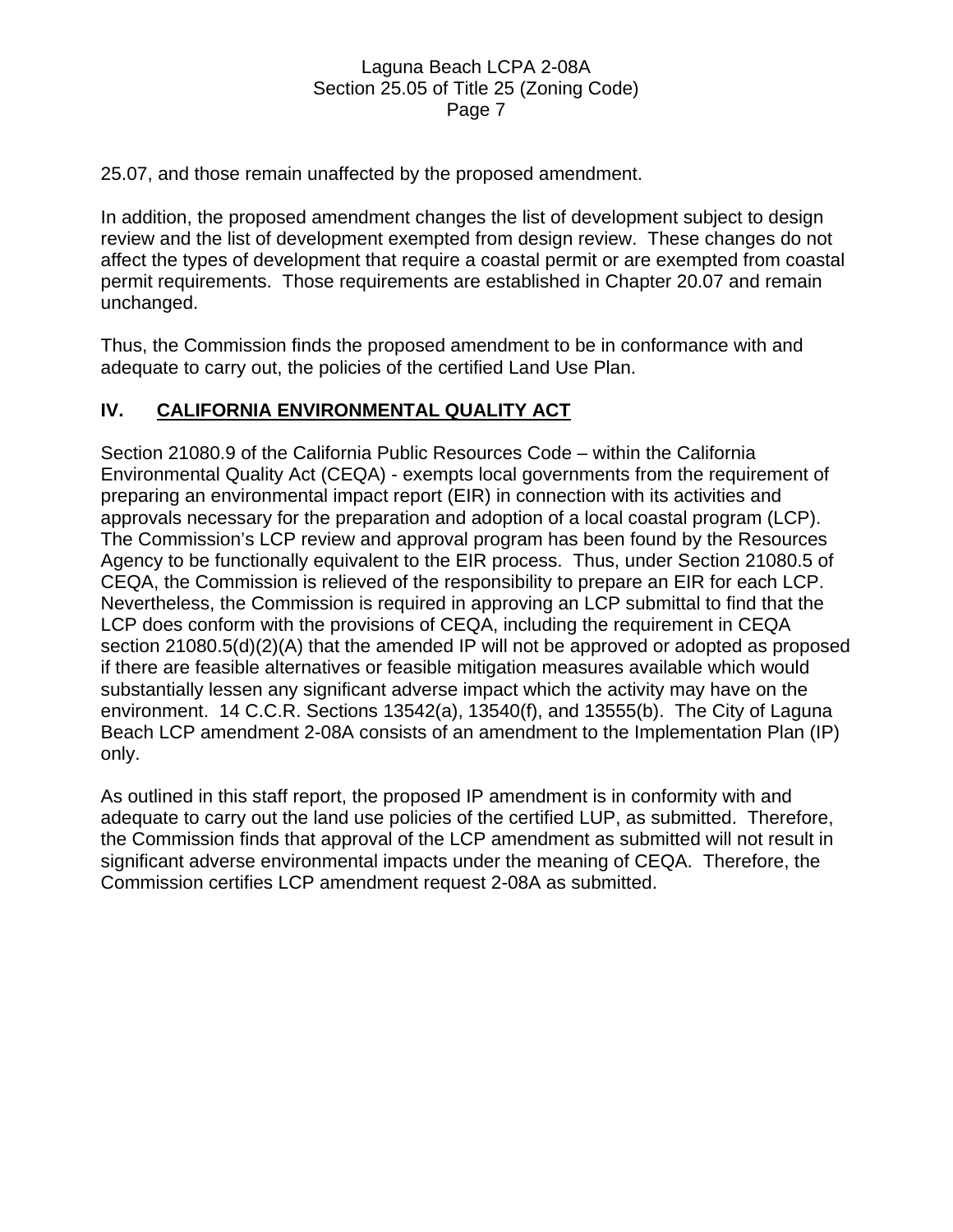#### **VICINITY MAP**

#### **LAGUNA BEACH, ORANGE COUNTY, CALIFORNIA**



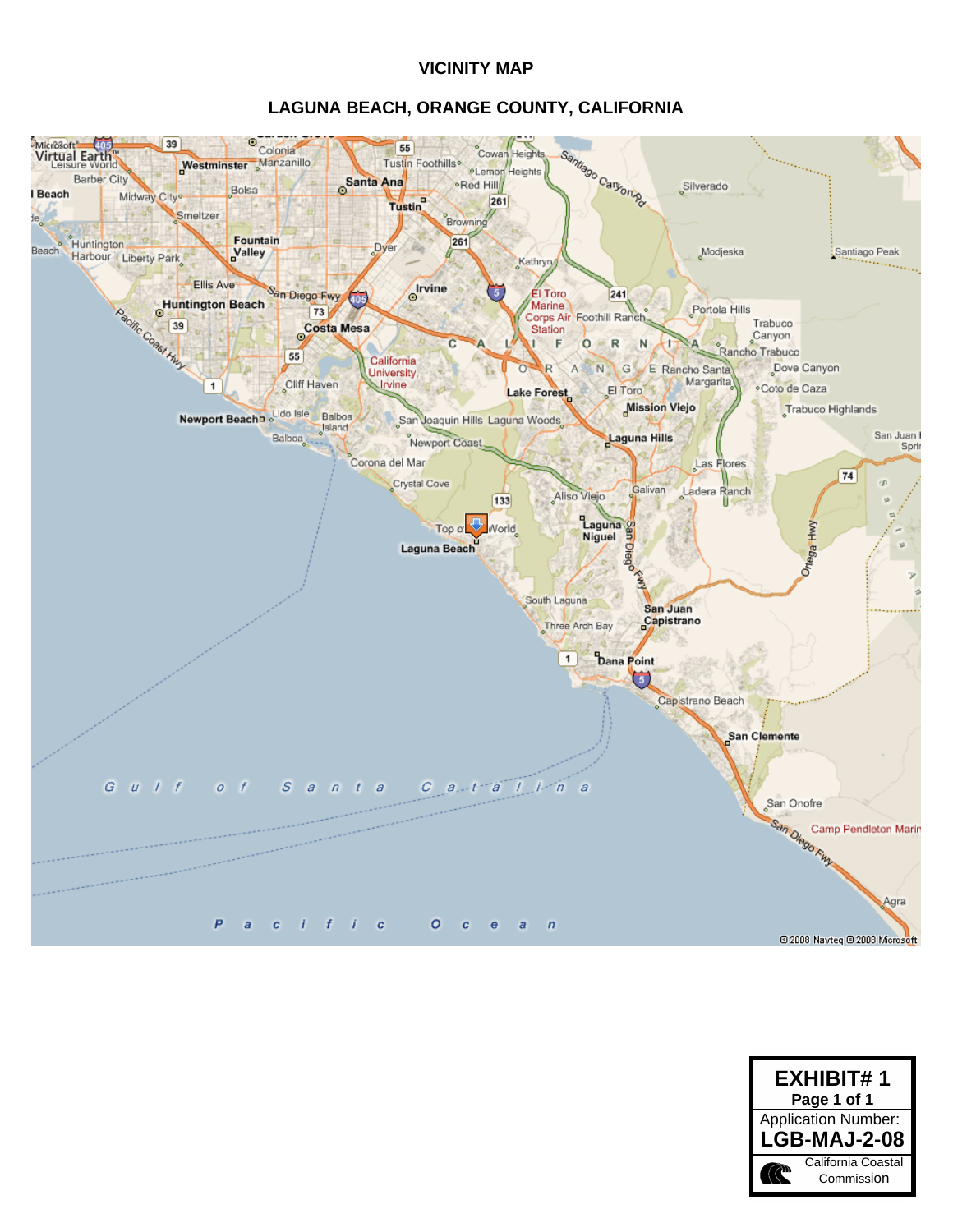#### **RESOLUTION NO. 08.057**

1

 $\mathbf 2$ 

3

4

5

6

7

8

9

10

11

12

13

14

15

 $16$ 

17

18

19

20

21

22

23

24

28

#### A RESOLUTION OF THE CITY COUNCIL OF THE CITY OF LAGUNA BEACH, CALIFORNIA, RESUBMITTING LOCAL COASTAL PROGRAM AMENDMENT 06-01 AND REQUESTING ITS CERTIFICATION BY THE **CALIFORNIA COASTAL COMMISSION**

WHEREAS, on August 8, 2007, the California Coastal Commission denied Local Coastal Program Amendment 06-01 consisting of Ordinance No. 1461, as submitted, and approved the amendment so long as certain modifications were incorporated into Sections  $25.05.040$  (A),  $25.05.040$ (C)(3), and  $25.05.040$ (C)(4); and

WHEREAS, on March 4, 2008, the City Council approved Ordinance No. 1482, which adopted amendments to several Municipal Code Sections including, among others, Sections 25.05.050, 25.05.040(A), 25.05.040(C)(3), and 25.05.040(C)(4). However, the amendments to Sections  $25.05.040(A)(5)$  and  $25.05.040(C)(3)$  were different from those suggested by the California Coastal Commission in its approval with modifications of Local Coastal Program Amendment 06-01; and

WHEREAS, on May 9, 2008, the Executive Director of the California Coastal Commission declined to fully certify Local Coastal Program Amendment 06-01 because Ordinance No. 1482 did not adopt the modifications suggested by the California Coastal Commission; and

WHEREAS, pursuant to Public Resources Code Section 30512(b), the City is resubmitting Local Coastal Program Amendment 06-01; and

**WHEREAS**, after notice duly given pursuant to Government Code Section 65090 25 and Public Resources Code Sections 30503 and 30510, the Planning Commission of the City 26 27 of Laguna Beach held at least one public hearing to consider the adoption of Laguna Beach

Local Coastal Program Amendment 06-01; and

LGB-MAJ-2-08A **EXHIBIT 2** Page 1 of 3

**SUBMITTAL RESOLUTION**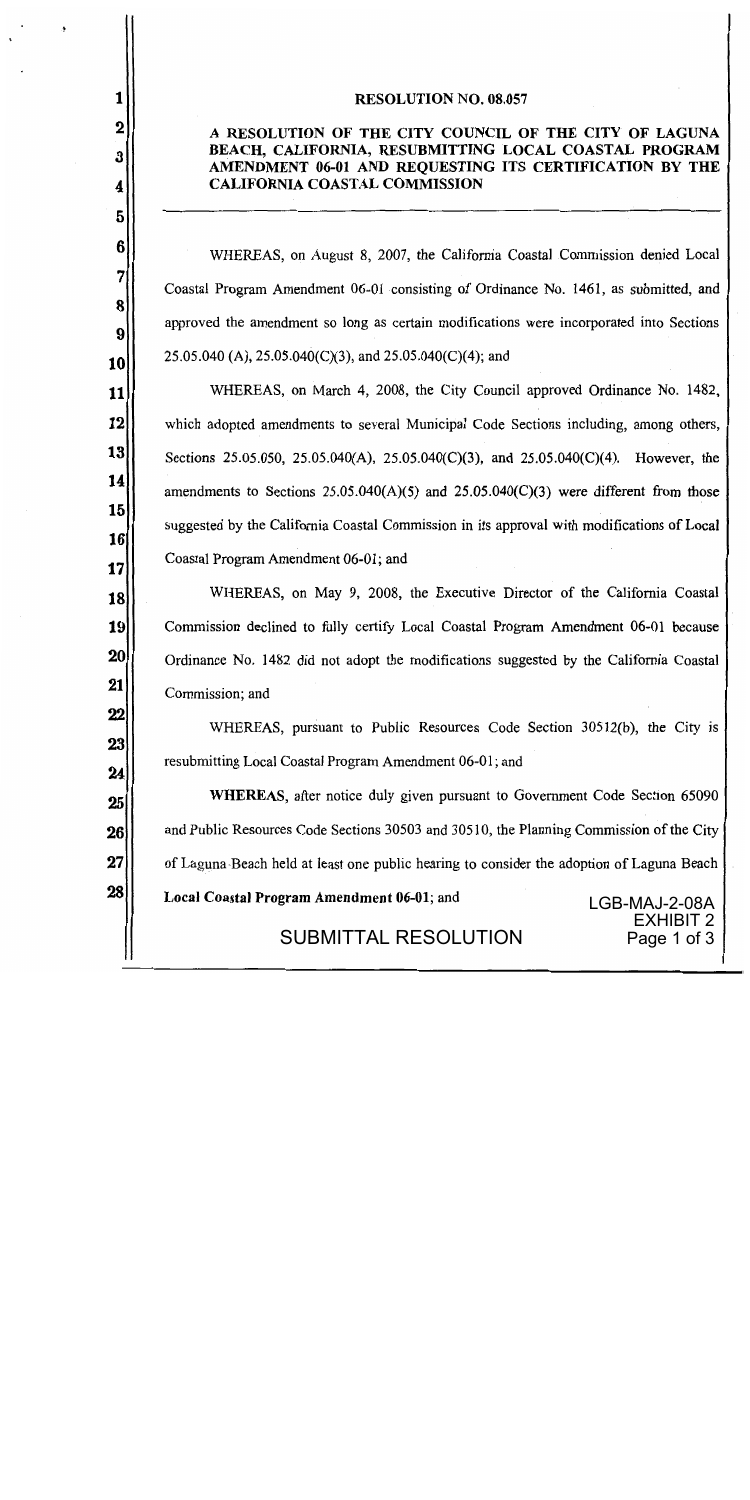**WHEREAS**, the City Council, after giving notice as prescribed by law, held at least one public meeting regarding the proposed Laguna Beach Local Coastal Program Amendment 06-01, and the City Council finds that the proposed amendment is consistent with the Certified Laguna Beach Coastal Land Use Plan and Chapter 6 of the California Coastal Act; and

1

 $\overline{\mathbf{2}}$ 

3

4

5

6

7

8

9

10

11

12

13

14

15

16

17

**18** 

19

20

21

22

23

24

25

26

27

28

**WHEREAS, the City Council of the City of Laguna Beach intends to implement the** Local Coastal Program in a manner fully consistent and in conformance with the California Coastal Act;

NOW, THEREFORE, the City Council of the City of Laguna Beach does hereby resolve as follows:

SECTION 1: That the Laguna Beach Local Coastal Program Amendment 06-01 is hereby approved, consisting of: (1) Ordinance No. 1487 pertaining to amendments to Municipal Code Sections 25.05.025, 25.05.040 and 25.05.070, relating to Variances, Design Review - and Appeals; and (2) the portion of Ordinance No. 1482 pertaining to amendments to Municipal Code Section  $25.05.040(C)(3)$ , relating to Biological Report Requirements. The municipal code text adopted in Ordinance No. 1487 supersedes and replaces the content of Ordinances 1461 and 1482, with the exception of the sections of Ordinance No. 1482 related to Municipal Code Sections  $25.05.040(A)(7)$ ,  $25.05.040(C)(3)$  and  $25.05.050$ . A copy of Ordinances 1482 and 1487 are attached hereto as Exhibit A and Exhibit B, and are incorporated by this reference as though fully set forth herein.

SECTION 2: That the California Coastal Commission is hereby requested to consider, approve and certify Laguna Beach Local Coastal Program Amendment No. 06-01.

> LGB-MAJ-2-08A EXHIBIT 2 Page 2 of 3

SUBMITTAL RESOLUTION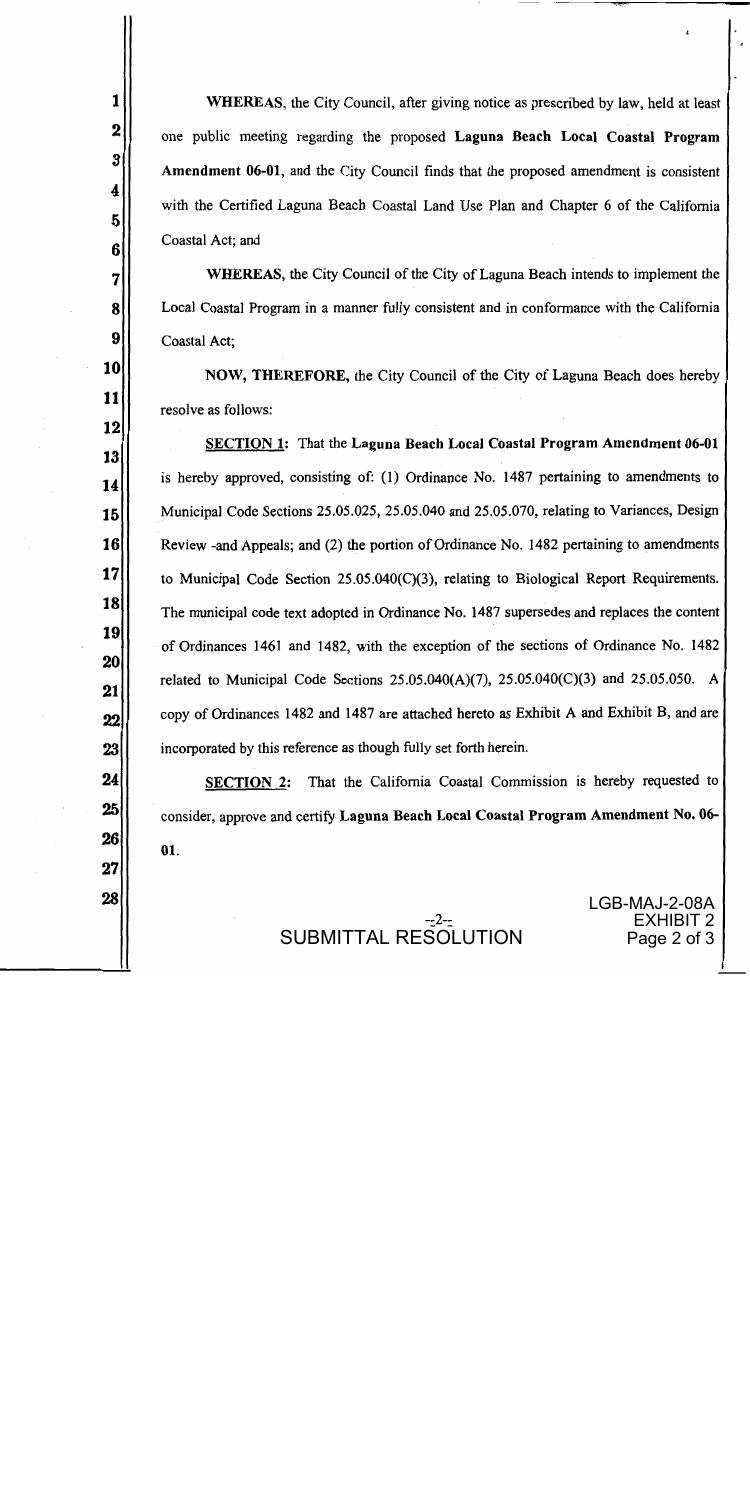SECTION 3: That pursuant to Section 13551(b) of the Coastal Commission 1  $\overline{2}$ Regulations, Laguna Beach Local Coastal Program Amendment No. 06-01 will 3 automatically take effect immediately upon California Coastal Commission approval, as 4 provided in Public Resources Code Sections 30512, 30513 and 30519. 5 6 7 ADOPTED this 1<sup>st</sup> day of July, 2008. 8  $\boldsymbol{9}$ 10 Jane Egly, Mayo 11 ATTEST: 12 a Anderson 13 14 **City Clerk** 15 I, MARTHA ANDERSON, City Clerk of the City of Laguna Beach, California, do hereby certify that the foregoing Resolution No. 08.057 was duly adopted at a Regular 16 Meeting of the City Council of said City held on July 1, 2008, by the following vote: 17 AYES: COUNCILMEMBER(S): Pearson, Iseman, Boyd, Kinsman, Egly 18 NOES: COUNCILMEMBER(S): None 19 ABSTAIN: COUNCILMEMBER(S): None 20 21 ABSENT: COUNCILMEMBER(S): None Nastlea An 22 23 City Clerk of the City of Laguna Beach, CA 24 25 26 27 28 LGB-MAJ-2-08A EXHIBIT 2 SUBMITTAL RESOLUTION Page 3 of 3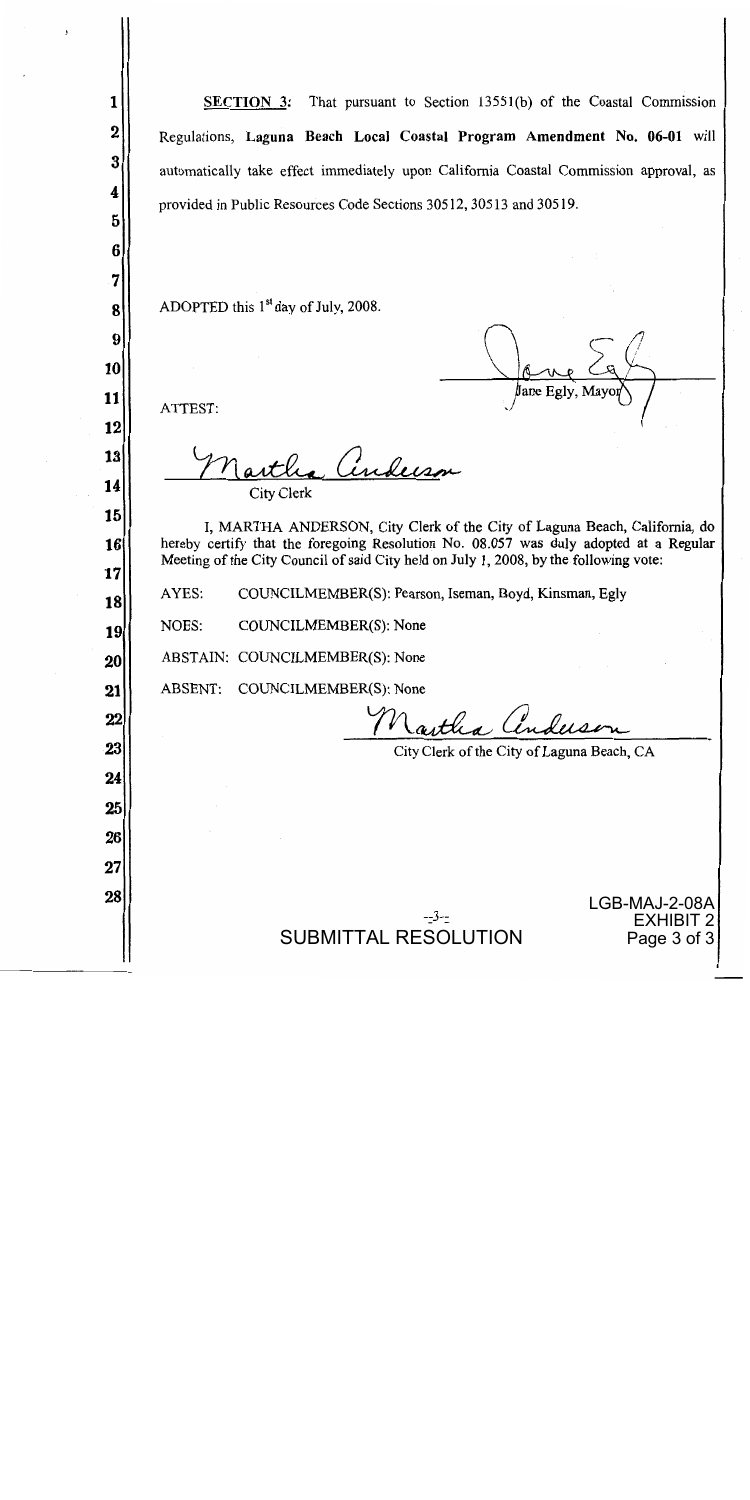#### **EXHIBIT B**

#### **ORDINANCE NO. 1487**

#### AN ORDINANCE OF THE CITY OF LAGUNA BEACH READOPTING AND AMENDING PORTIONS OF SECTIONS 25.05.025, 25.05.040 AND 25.05.070 OF THE LAGUNA BEACH MUNICIPAL CODE, RELATING TO VARIANCES, DESIGN REVIEW AND APPEALS.

The City Council of the City of Laguna Beach does hereby ORDAIN as follows:

**SECTION 1:** Subdivision (B) ("Application") of Section 25.05.025 ("Variances") of the Laguna Beach Municipal Code hereby reads in its entirety as follows:

(B) Application. Application for a variance shall be made by a property owner or authorized agent. Applications shall contain such information as prescribed by the Director of Community Development.

**SECTION 2:** Section 25.05.040(A) ("Design Review – Intent and Purpose") of the Laguna Beach Municipal Code hereby reads in its entirety as follows:

25.05.040 Design Review

- Intent and Purpose. The design review process consists of a review of a proposed  $(A)$ development by the approval authority of either the Design Review Board or Planning Commission as specified herein and is intended to provide the following:
	- That development projects comply with the applicable standards and design  $(1)$ guidelines and criteria:
	- That development projects focus on quality designs, within a neighborhood  $(2)$ context that results in creative design solutions for the City;
	- That development occurs with an orderly and harmonious appearance,  $(3)$ including associated facilities, such as signs, landscaping and parking areas;
	- That the development review process minimizes contentiousness;  $(4)$
	- That the development review process considers public and private views;  $(5)$
	- That public health, safety and general welfare throughout the City is  $(6)$ paramount: and
	- $(7)$ That there is effective implementation of the applicable general and specific plan policies, which encourage the preservation and enhancement of the particular character and unique assets of the City.
	- That development projects comply with the policies of the certified Local  $(8)$ Coastal Program Land Use Plan, including, but not limited to, the shoreline access, open space, environmentally sensitive habitat, hillside protection and visual resource policies.

LGB-MAJ-2-08A EXHIBIT 3 Page 1 of 14

**ORDINANCE 1487**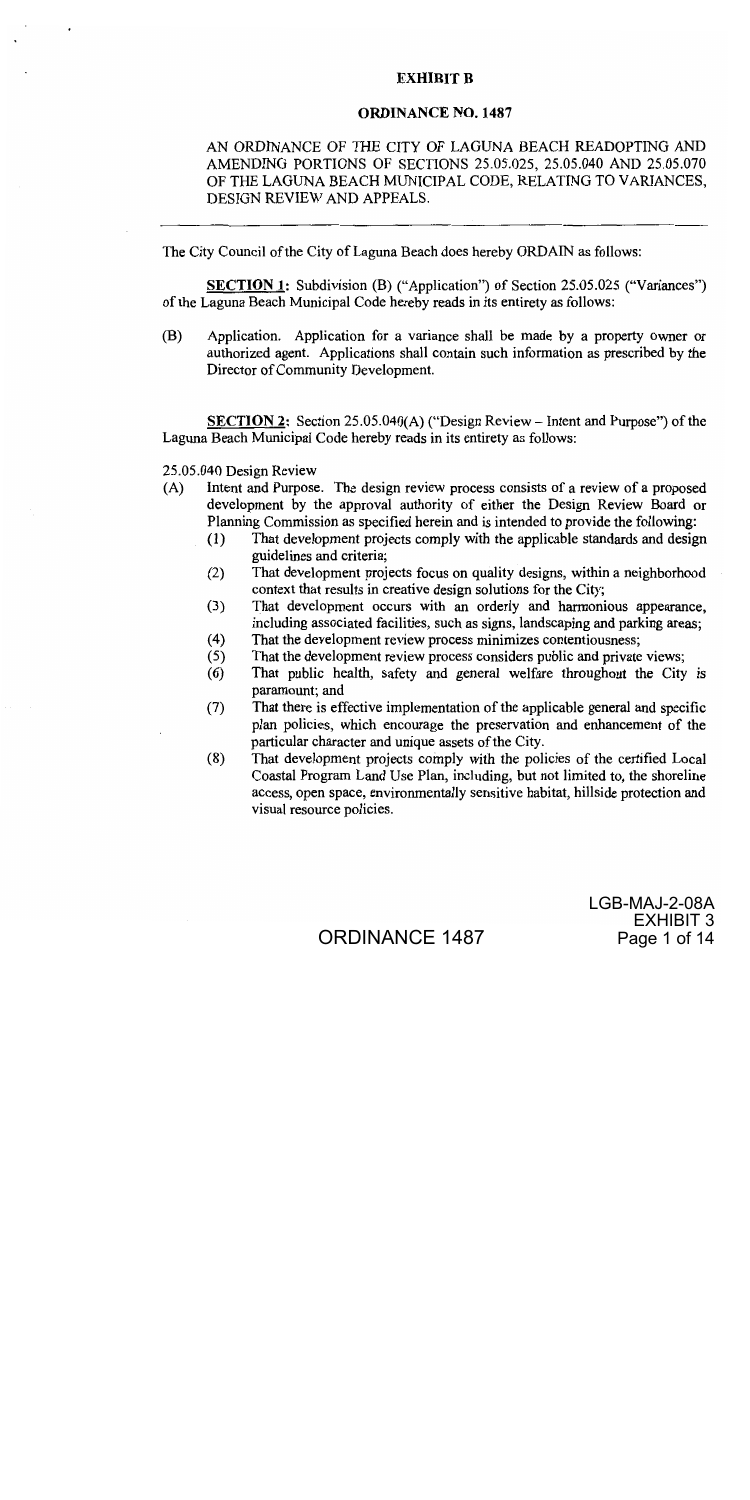**SECTION 3:** Section 25.05.040(B) ("Design Review – Development Subject to Design Review") of the Laguna Beach Municipal Code hereby reads in its entirety as follows:

- (B) Development Subject to Design Review.
	- All new buildings, structures and physical improvements and relocations,  $(1)$ additions, extensions and exterior changes of or to existing buildings, structural and non-structural improvements, including landscaping and grading, shall be subject to design review, except as otherwise provided in Section  $25.05.040(B)(2)$ . Examples of physical improvements and site developments subject to design review include, but are not limited to, the following:
		- $(a)$ Commercial or industrial parking and loading areas;
		- $(b)$ New vehicular access to streets or alleys;
		- Retaining walls in excess of five feet in exposed height:  $(c)$
		- Signs, as specified in Chapter 25.54, Sign Regulations;  $(d)$
		- Permanent chain link or similar type metal fences;  $(e)$
		- $(f)$ Telecommunication facilities subject to the provisions of Chapter  $25.55:$
		- Trash enclosures associated with a commercial use;  $(g)$
		- Public street and sidewalk improvements;  $(h)$
		- Above-ground utility structures;  $(i)$
		- Additions that are fifty percent or more of the original gross floor  $(i)$ area, additions that create a new upper story or additions that exceed a height of fifteen feet above the adjacent ground elevation;
		- Shore protective devices;  $(k)$
		- $(1)$ All buildings, structures and physical improvements in environmentally sensitive areas and on lots with a slope greater than thirty percent;
		- Grading in excess of twenty cubic yards, except as specified in  $(m)$ Section 22.10.010(e);
		- Clearing of native vegetation on undeveloped parcels and  $(n)$ undeveloped portions of developed parcels, and native vegetation restoration plans, except for City required annual weed abatement;
		- Fuel modification programs subject to the provisions of  $(0)$  $25.05.040(C)(3)$  and (4); provided, that once a program has received approval, subsequent approval for maintenance of the fuel modification will be granted by the Director of Community Development, if that maintenance is in conformance with the intent and objectives of the originally approved program;
		- All City projects within the scope of this section, except if the City  $(p)$ Council waives the requirement of design review if it determines that there are special circumstances applicable to such project which require that the project proceed without delay;
		- Any instance where a Coastal Development Permit is required to be  $(q)$ issued by the City;

LGB-MAJ-2-08A EXHIBIT 3 Page 2 of 14

ORDINANCE 1487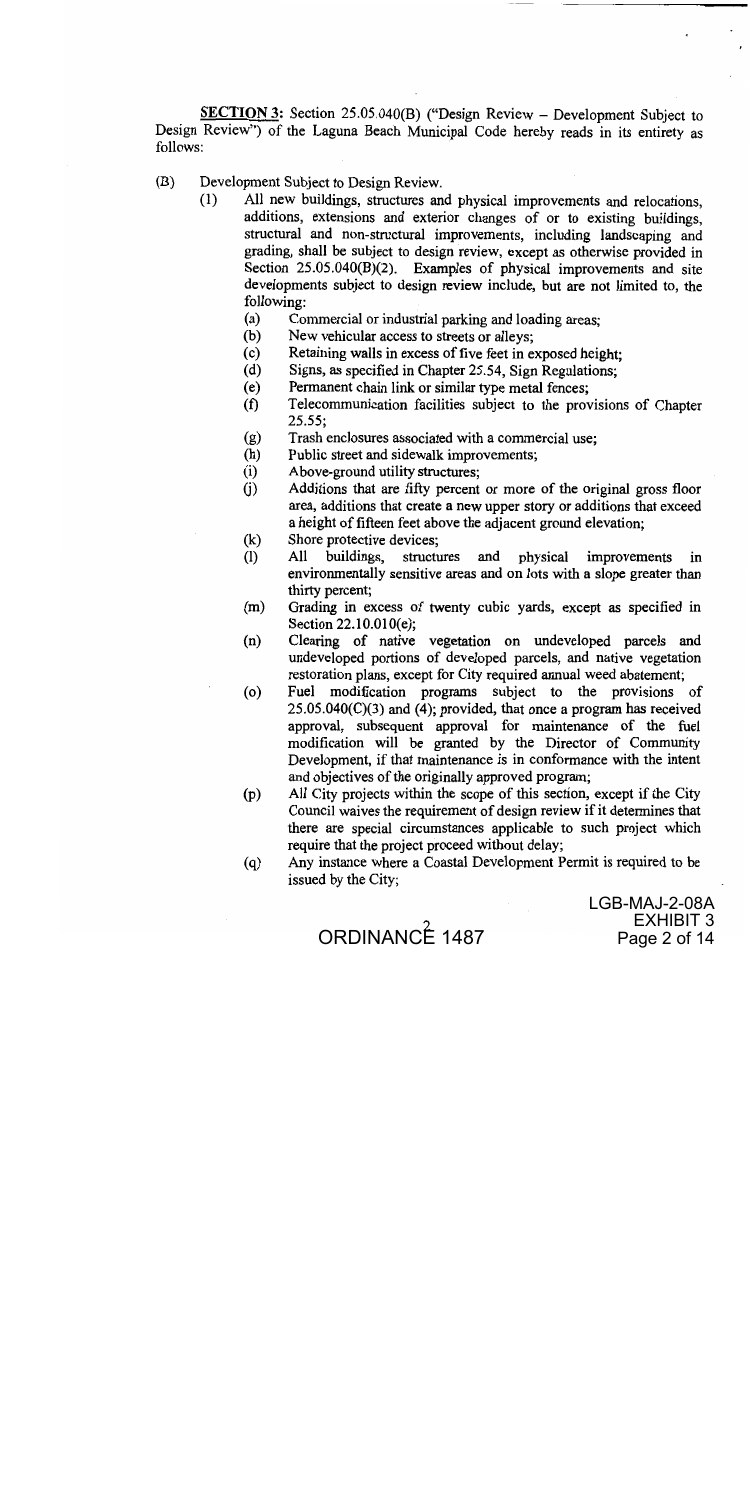- $(r)$ Landscaping review for new development or additions that are fifty percent or more of the original gross floor area, additions that create a new upper story or additions that exceed a height of fifteen feet above the adjacent ground elevation, and for structural improvements within environmentally sensitive areas;
- Exterior alterations or additions to structures listed on the historic  $(s)$ register per Chapter 25.45, Historic Preservation;
- $(t)$ Proposed demolition of structures listed on the historic resources list pursuant to Chapter 25.45 ("Historic Preservation");
- Modifications of previously approved design review plans, including  $(u)$ approved landscape plans;
- $(v)$ Swimming pools, permanent spas and their associated pool or spa equipment;
- Outlining of the outside of buildings or portions thereof with lights.  $(w)$ (If such outlining with lights is proposed on a building listed on the City's Historic Resources Inventory and/or City's Historic Register, then the Heritage Committee shall make a recommendation to the approval authority prior to its design review.); and
- A hedge or hedges located within front, side and/or rear yards that  $(x)$ is/are proposed to exceed the maximum allowable fence height, as set forth in Chapter 25.50.
- $(2)$ Exceptions. The following shall be exempt from the design review process, unless they are changes associated with approved design review plans, including approved landscape plans:
	- Additions to a single-family residence in residential zones that:  $(a)$ 
		- are less than fifty percent of the original gross floor area;  $(i)$
		- $(ii)$ do not create a new upper story and do not exceed a height of fifteen feet above the adjacent ground elevation;
		- are in conformance with the zoning regulations; and  $(iii)$
		- $(iv)$ are not within an environmentally sensitive area;
	- Interior modifications to existing structures or approved plans,  $(b)$ including those structures and plans approved by the approval authority, except interior alterations to historic structures as outlined in Chapter 25.45 ("Historic Preservation");
	- $(c)$ Repainting existing structures;
	- $(d)$ Re-roofing buildings and structures with similar materials;
	- Retaining walls five feet or less in exposed height;  $(e)$
	- Slabs and patios at or below natural grade and modifications to  $(f)$ existing driveways or similar structures that comply with all other applicable provisions of Chapter 25.05;
	- Wood or metal fences that comply with the zoning regulations,  $(g)$ except permanent chain link or similar type metal fences;
	- $(h)$ Window or exterior door replacements or insignificant changes in final design, such as moldings and window pane material;
	- $(i)$ Minor landscaping which does not have the potential to impact views at mature growth height;
	- Elevated decks three feet or less above adjacent exiging MAd9:2-08A  $(j)$ EXHIBIT 3

Page 3 of 14

ORDINANC $\vec{P}$  1487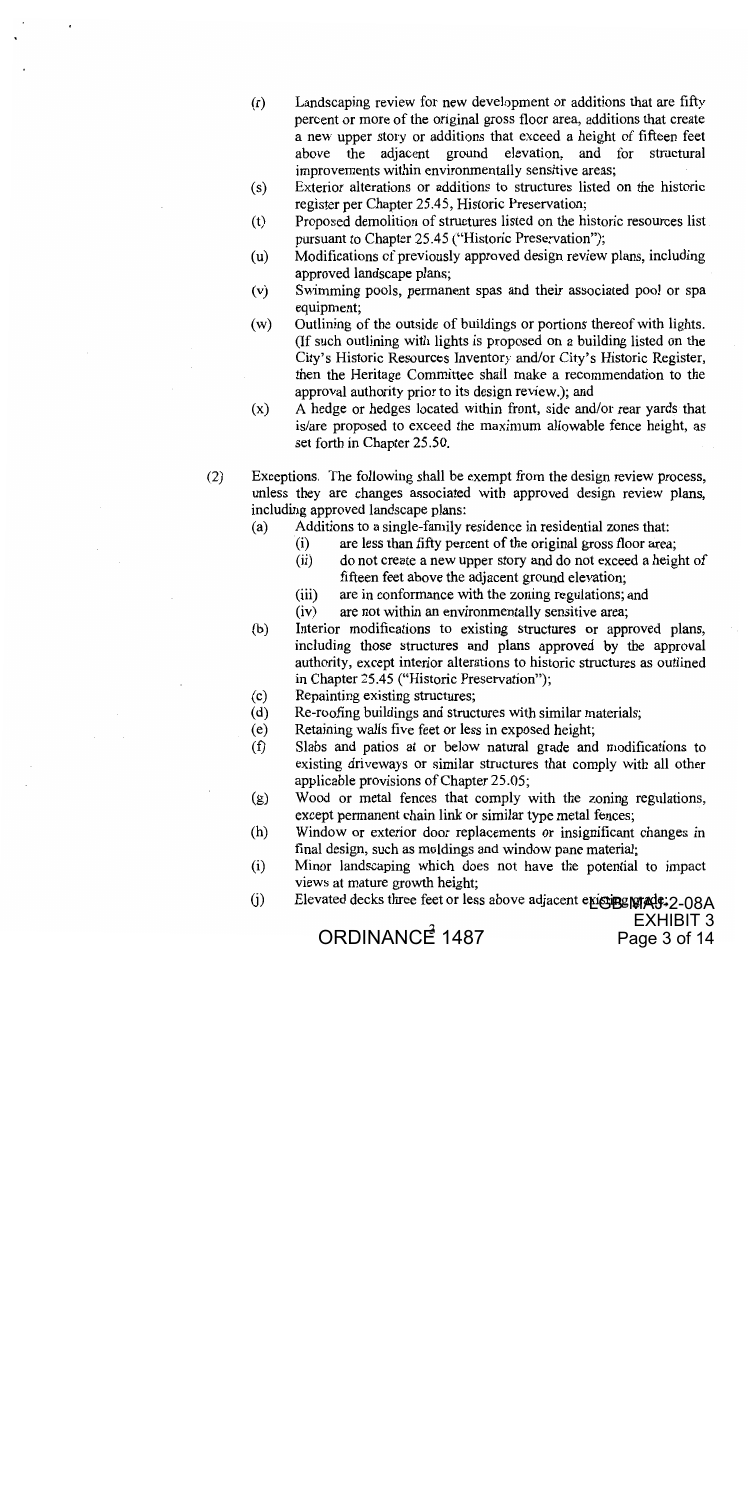- $(k)$ Railing changes:
- Art work approved through the procedures outlined in Chapter 1.09,  $(1)$ Art in Public Places:
- Signs, in conformance with an approved sign program subject to  $(m)$ review and approval by the Director of Community Development; and
- $(n)$ Temporary on-grade removable accessory structures used as play sets, swing sets and other similar unenclosed recreation equipment provided that: 1) the ground area of the structure does not exceed 120 square feet; 2) the structure is less than 12 feet above adjacent ground elevation; and 3) that the structure is not located in a required setback area unless it receives administrative design review approval.
- $(3)$ Administrative Design Review Process. An administrative design review process may be conducted by the Director of Community Development or his or her designee for development projects that are considered to be minor or incidental as specified below, require neighbor notification, and do not involve a new, other than an existing nonconforming variance, including but not limited to those listed below.
	- $(a)$ Administrative Design Review Development Projects.
		- projects normally exempt under Section  $(i)$ Those  $25.05.040(B)(2)$  that are determined by the Director of Community Development or his or her designee to pose potential impacts to neighboring properties;
		- Elevated decks more than 3 feet above adjacent existing  $(ii)$ grade and structural additions within existing residential rooflines:
		- $(iii)$ Portable spas and water features;
		- Skylights or skylight relocation;  $(iv)$
		- Mechanical equipment, including but not limited to, air  $(v)$ conditioners:
		- Variance for existing nonconforming conditions, excluding  $(vi)$ parking:
		- $(vii)$ City public works projects which are limited to replacementin-kind or maintenance and which are not located in environmentally sensitive or open space areas, the Downtown Specific Plan area, oceanfront properties or public buildings or parks; and
		- Minor modifications to approved design review plans, but  $(viii)$ which in no case involve:
			- 1) an addition of more than 25 square feet,
			- 2) grading in excess of 10 cubic yards, or
			- 3) a relocation of windows or doors by more than one foot or where the approved location was determined because of privacy considerations;

LGB-MAJ-2-08A EXHIBIT 3 Page 4 of 14

ORDINANCE<sup>4</sup> 1487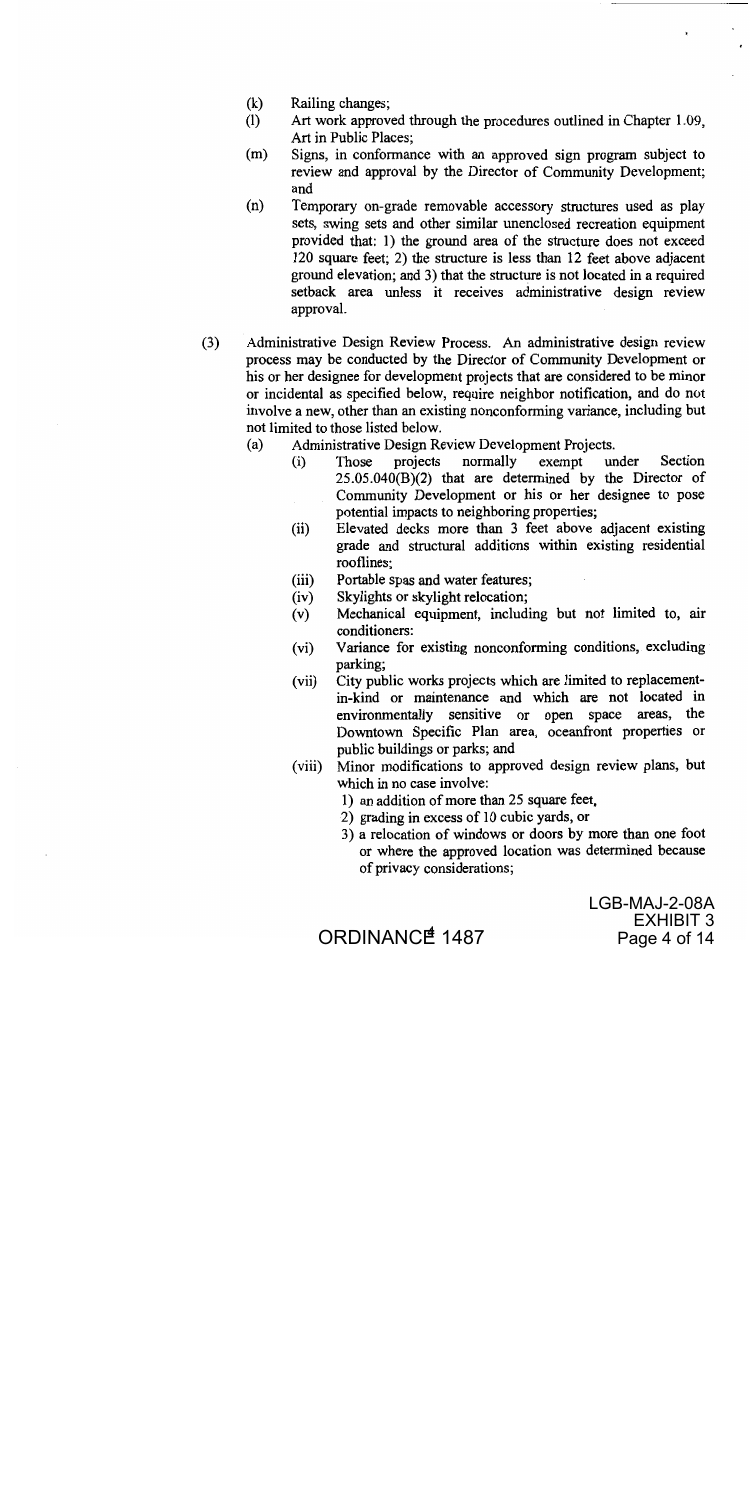- Public Notice for Administrative Design Review. Public notice shall  $(b)$ be mailed to the property owners within 300-feet of the subject property at least 14 calendar days prior to the hearing and is subject to the provisions of Section 25.05.065(B) and (C), except that the requirement for newspaper advertising shall not be required.
- Staking Requirements for Administrative Design Review. If the  $(c)$ Director of Community Development or his or her designee determines that the minor project should be staked, the staking requirements of Section  $25.05.040(C)(2)(a)$  and (b) shall be followed, except that the construction and certification of the staking shall be completed at least 14 calendar days prior to the public hearing.
- $(d)$ Deliberation and Action on Administrative Design Review Applications. The Director of Community Development or his or her designee shall conduct a public hearing for designated administrative design review projects. After consideration of all testimony and evidence presented at the public hearing and the Design Review Criteria specified in Section 25.05.040(H), the Director of Community Development or his or her designee shall either approve, conditionally approve or deny the application in writing.
- Approval Authority Referral. The Director or his or her designee  $(e)$ may (at their discretion), or at the request of the applicant or any person owning property within the noticing area shall, refer the project application to the approval authority for hearing and consideration in accordance with Section 25.05.040(E) and (F) after payment by the applicant of the appropriate fee. Any objection by the applicant or a person owning property within the noticing area to a determination by the Director of Community Development or his or her designee to approve, conditionally approve or deny an application shall be submitted in writing to the Director of Community Development within 14 calendar days of the determination. The matter shall then be heard and considered by the approval authority in accordance with Section  $25.05.040(E)$  and  $(F)$ after payment by the applicant of the appropriate fee and re-noticing.

**SECTION 4:** Subsections  $25.05.040(C)(1)$ , (2) and (4) ("Design Review – Application (1) Early Neighbor Communication, (2) Staking Requirements and (4) Fire Department Review and Approval") of the Laguna Beach Municipal Code hereby read in their entirety as follows:

- $(C)$ Application. Application for design review shall be made by a property owner or authorized agent. Applications shall contain such information as prescribed by the Director of Community Development.
	- Early Neighbor Communication. The applicant shall take verifiable,  $(1)$ reasonable steps as established by the City to communicate with owners of property within three hundred feet of the applicant's property.<br>LGB-MAJ-2-08A

ORDINANCE<sup>5</sup>1487

EXHIBIT 3 Page 5 of 14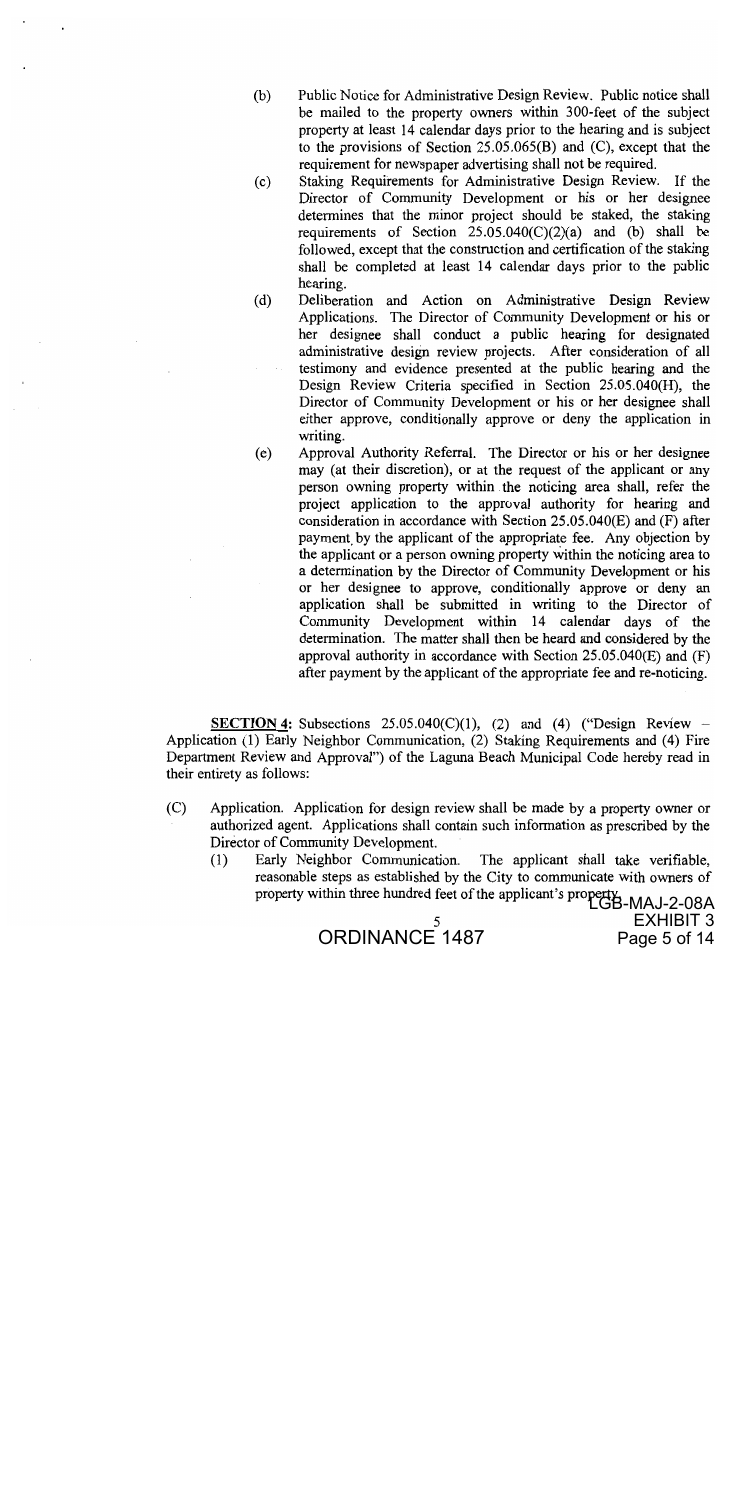- $(2)$ Staking Requirements.
	- $(a)$ A staking plan shall be prepared as specified on the most current zoning and design review submittal checklist. Staking poles and connecting ribbons, which accurately represent the full extent of the proposed structure, including decks and eaves, shall be constructed at least 28 calendar days prior to the first public hearing. At least 28 calendar days prior to the first public hearing, the location and height of the staking poles must be certified as accurate by a registered land surveyor or registered civil engineer licensed to conduct land surveys in the State of California. If complete and certified project staking is not in place at least 28 calendar days prior to the hearing date, the project shall be continued to a later date, with re-noticing required. Neither the applicant, a relative of the applicant, nor any other person possessing a financial interest in the property or the project may certify the location and height accuracy of the staking poles. If the project is modified during the design review process because of a view consideration, the project shall be re-staked and re-certified at least 14 calendar days prior to any subsequent public hearing, except that the approval authority shall have discretion to require a longer period, not to exceed 28 calendar days, prior to the hearing.
	- $(b)$ A deposit for the removal of staking poles, in an amount approved by the City Council shall be made prior to the time the project is scheduled for public hearing. Staking poles shall be removed by the applicant within 20 calendar days after the final project decision at the administrative or municipal level. Upon timely removal of the staking poles, the deposit shall be returned to the applicant. The applicant's failure to remove the staking poles within the prescribed time period shall result in the automatic forfeiture of the deposit, and the City shall remove the poles from the site.
- Fire Department Review and Approval. Prior to deliberation and action on  $(4)$ a design review application for new construction and major remodels involving 50% or more of an existing structure, the Fire Department shall review and approve or conditionally approve applications, including proposed fuel modification programs. Fuel modification programs or Alternative Materials and Methods (AM&Ms) requests are required for any parcel having a "FM" - Fuel Modification designation on the City's Geographic Information Mapping system. The Fire Department conditions of approval relating to public safety may not subsequently be modified by the approval authority without the Fire Department's review.

LGB-MAJ-2-08A EXHIBIT 3 Page 6 of 14

ORDINANCE 1487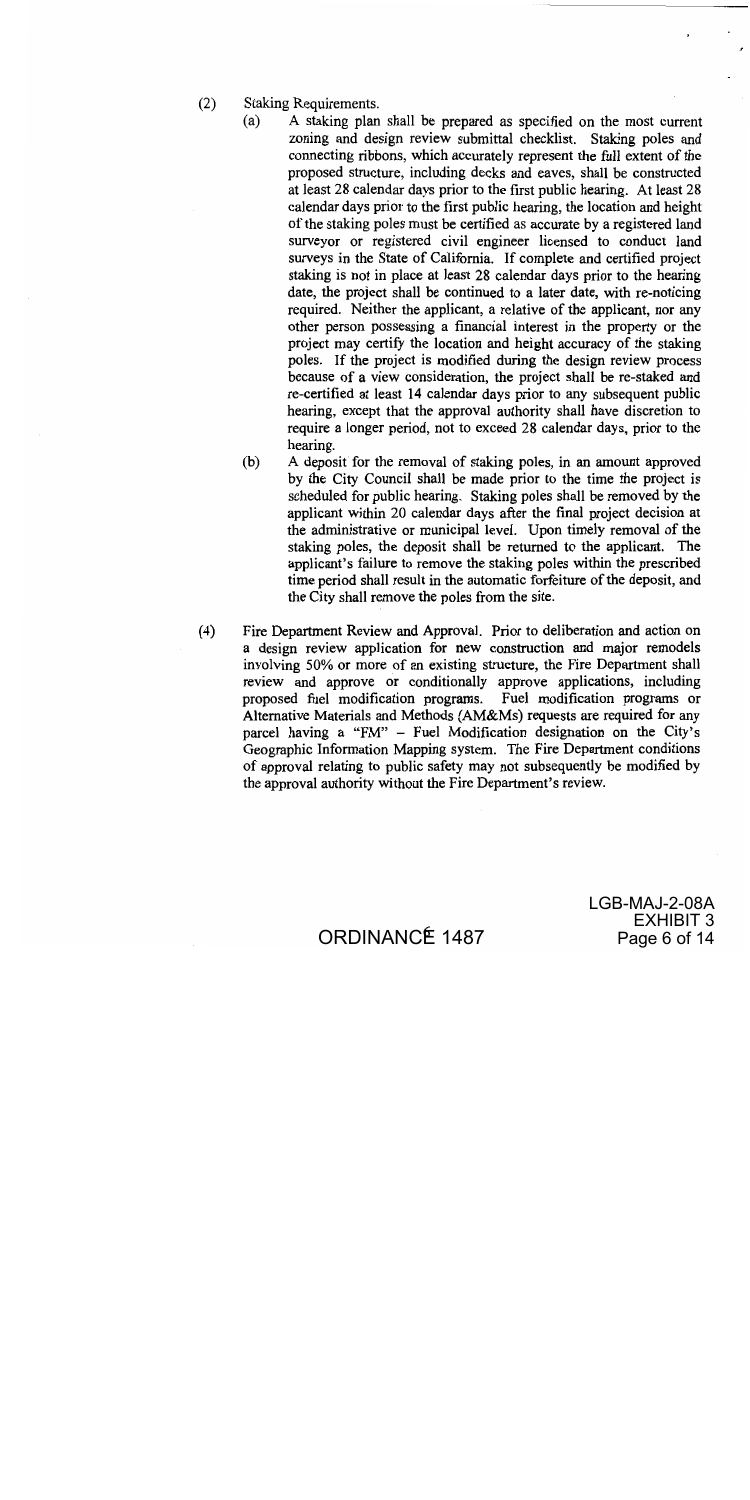**SECTION 5:** Subsections 25.05.040(D) through (K) of the Laguna Beach Municipal Code hereby read in their entirety as follows:

- (D) Filing Fee. Prior to accepting an application, the Department of Community Development shall charge and collect a filing fee as determined by resolution of the City Council.
- Public Notice. Public notice shall be mailed to the property owners within three  $(E)$ hundred feet of the subject property at least 40 calendar days prior to the first public hearing and is subject to the provisions of Section 25.05.065(B) and (C), except that the requirements for newspaper advertising shall not be required, and the public notice for Coastal Development Permits must be in accordance with Section 25.07.014.
- Deliberation and Action on Applications.  $(F)$ 
	- The Design Review Board shall conduct a noticed public hearing on design  $(1)$ review applications, except that the Planning Commission shall assume the same authority for design review for all projects located in the Downtown Specific Plan area and for projects that the Planning Commission is the primary discretionary review authority, such as approval of a Conditional Use Permit.
	- Upon the conclusion of the public hearing on a design review application,  $(2)$ and the consideration of all testimony and evidence presented at the public hearing, the approval authority shall approve, conditionally approve or deny the application. Determinations of design review applications shall be by majority vote of the voting members of the approval authority present.
	- The approval, conditional approval, or denial of design review applications  $(3)$ by the approval authority shall be based upon the design review criteria set forth in Section 25.05.040(H). Additional review criteria are specified in Section 25.07.012(F) when an associated Coastal Development Permit is required. Additional review criteria contained in specific plans and/or zoning overlays shall apply to projects located in areas covered by any such specific plans and/or zoning overlays.
	- $(4)$ The approval, conditional approval or denial of design review applications by the approval authority shall be accompanied by findings correlated with the design review criteria set forth in Section 25.05.040(H). Section 25.07.012(G) requires written findings to be made when approving or conditionally approving an associated Coastal Development Permit.
	- Design review hearings on a proposed residential development project of  $(5)$ three dwelling units or less shall usually be limited to a maximum of two hearings. A third hearing may be permitted if the approval authority makes a finding that the applicant followed the authority's direction(s) from the initial hearing in good faith and further design work on the project is in the best interest of the community. The approval authority may allow up to two continuances of hearings at which no substantive discussion of the application occurs. Concept review hearings for residential dwelling units of three units or less are not allowed, except where required by current City ordinance. If required, concept review shall be limited to one hearing and shall count as one of the above limited hearings.



LGB-MAJ-2-08A EXHIBIT 3 Page 7 of 14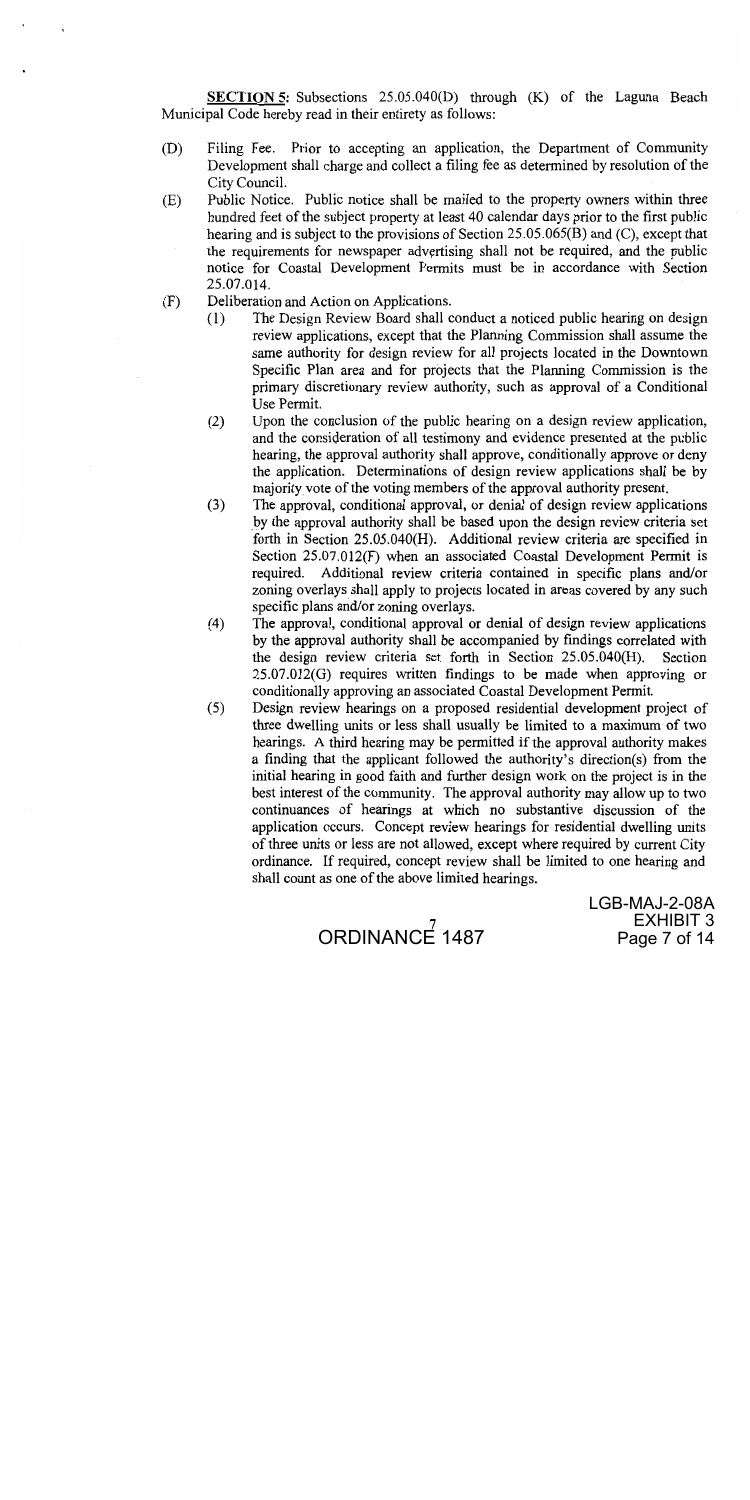- $(6)$ Written notice of the approval, conditional approval or denial of design review applications shall be mailed to the applicant or authorized agent within 14 calendar days of the date of the decision of the approval authority.
- $(7)$ Landscaping Conditions. The approval authority shall condition all landscaping approvals with mature growth height limits and maintenance schedules (type and frequency of pruning) for all vegetation that potentially impacts views. The landscaping shall be installed in accordance with the approved landscape plans. Thereafter, the landscaping shall be continuously maintained (including replanting, as necessary) in compliance with the approved landscaping plans, unless such plans are subsequently revised pursuant to Section  $25.05.040(B)(1)(u)$ . Minor landscaping changes may be exempt from design review pursuant to Section  $25.05.040(B)(2)(i)$ .
- $(8)$ Applications for design review approval constitute applications for a "permit" as that term currently is used in California Government Code Section  $65009(c)(1)$ , and as hereafter may be amended.
- $(G)$ Design Guidelines. "Design Guidelines" is a publication that has been developed by the City to assist designers in understanding the design review criteria. These guidelines compliment the zoning regulations provided for in this title by providing conceptual examples of potential design solutions and design interpretations. The guidelines are general and may be utilized with flexibility in their application to specific projects.
- $(H)$ Design Review Criteria. Physical improvements and site developments subject to design review shall be designed and located in a manner which best satisfies the intent and purpose of design review, the City's village atmosphere and the design review criteria specified in this section. Village atmosphere shall be characterized by appropriately scaled development, diverse and unique architectural designs, pedestrian orientation and sensitivity to the natural conditions of the site.

The property development standards as delineated in each zone are intended to provide the City with maximum flexibility and discretion in the decision making process, based upon the particular issues and circumstances in effect at the time development is proposed. These standards shall represent the maximum allowable building envelope for a given property. The actual development allowed will typically be less than the maximum designated by the general standards for the zone because of localized conditions identified during the design review process. A proposed development that has no variances from the Zoning Code does not have any presumptive development right or "entitlement."

- Conflicts between vehicles, pedestrians and other modes of  $(1)$ Access. transportation should be minimized by specifically providing for each applicable mode of transportation. Handicapped access shall be provided as required by applicable statutes.
- $(2)$ Design Articulation. Within the allowable building envelope, the appearance of building and retaining wall mass should be minimized. Articulation techniques including, but not limited to, separation, offsets, terracing and reducing the size of any one element in the structure may be used to reduce the appearance of mass.

LGB-MAJ-2-08A EXHIBIT 3 Page 8 of 14

ORDINANCE 1487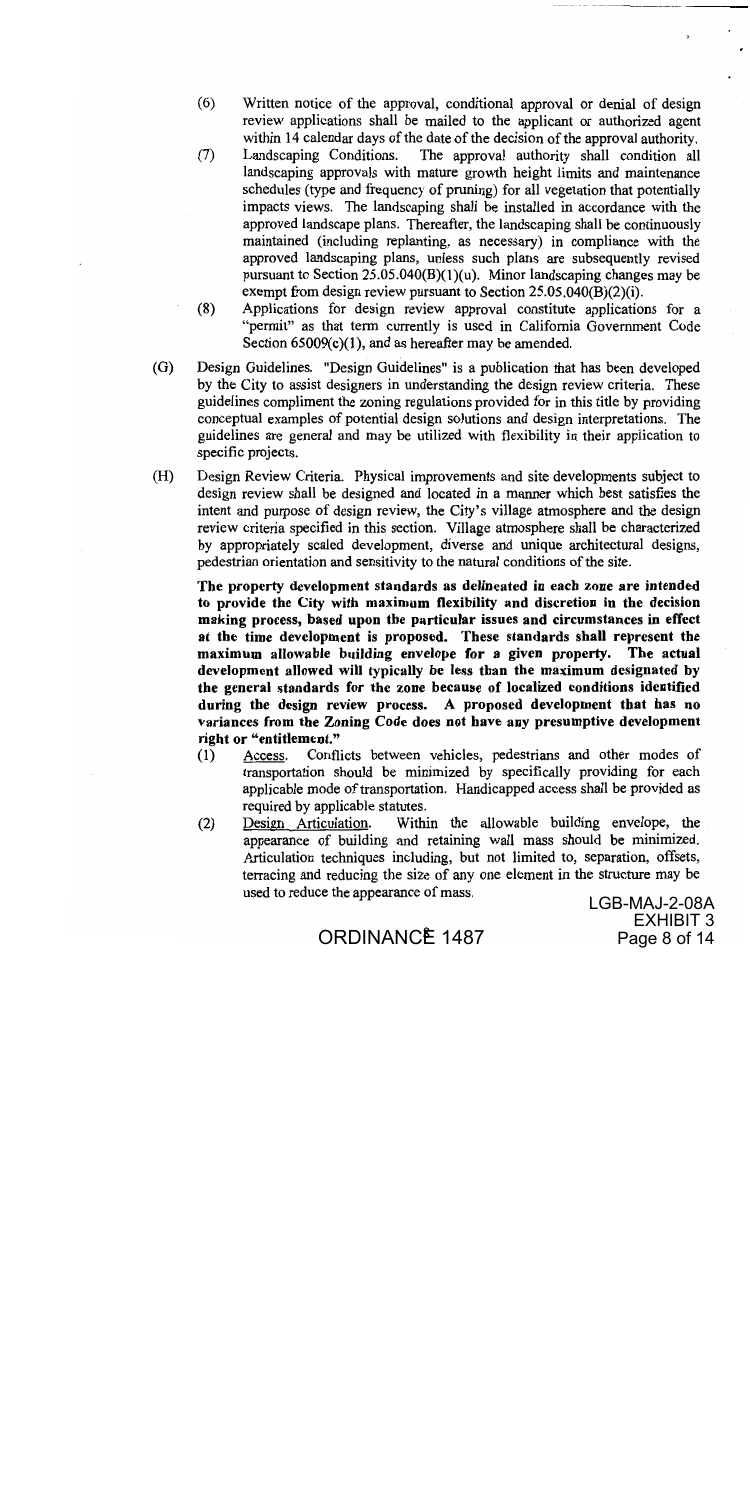- Consistency with the applicant's chosen style of  $(3)$ Design Integrity. architecture should be achieved by the use of appropriate materials and Remodels should be harmonious with the remaining existing details. architecture.
- $(4)$ Environmental Context. Development should preserve and, where possible, enhance the City's scenic natural setting. Natural features, such as existing heritage trees, rock out-cropping, ridgelines and significant watercourses should be protected. Existing terrain should be utilized in the design and grading should be minimized.
- General Plan Compliance.  $(5)$ The development shall comply with all applicable policies of the general plan, including all of its elements, applicable specific plans, and the certified local coastal program.
- Historic Preservation. Destruction or alteration to properties with historic  $(6)$ significance, as identified in the City's historic resources inventory or historic register, should be avoided whenever possible. Special preservation consideration should be given to any structures over forty-five years old.
- Landscaping. Landscaping shall be incorporated as an integrated part of the  $(7)$ structure's design and relate harmoniously to neighborhood and community landscaping themes. View equity shall be an important consideration in the landscape design. The relevant landscaping guidelines contained in the City's "Landscape and Scenic Highways Resource Document" should be incorporated, as appropriate, in the design and planned maintenance of proposed landscaping.
- $(8)$ Lighting and Glare. Adequate lighting for individual and public safety shall be provided in a manner which does not significantly impact neighboring properties. Reflective materials and appurtenances that cause glare or a negative visual impact (e.g., skylights, white rock roofs, high-gloss ceramic tile roofs, reflective glass, etc.) should be avoided or mitigated to a level of insignificance in those locations where those surfaces are visible from neighboring properties.
- $(9)$ Neighborhood Compatibility. Development shall be compatible with the existing development in the neighborhood and respect neighborhood Neighborhood character is the sum of the qualities that character. distinguish areas within the City, including historical patterns of development (e.g., structural heights, mass, scale or size), village atmosphere, landscaping themes and architectural styles.
- $(10)$ Pedestrian Orientation. Commercial development design shall enhance and encourage pedestrian uses. Incorporation of articulated building masses, compact open spaces and courtyards, mixed use developments, use of landscaping as part of design, and orientation to pedestrian access should be maximized.
- $(11)$ Privacy. The placement of activity areas (e.g., decks, picture windows and ceremonial or entertainment rooms) in locations that would result in a substantial invasion of privacy of neighboring properties should be minimized.
- $(12)$ Public Art. Public art is encouraged and shall be displayed where feasible or required by the Art In Public Places ordinance.

LGB-MAJ-2-08A **EXHIBIT 3** Page 9 of 14

ORDINANCE 1487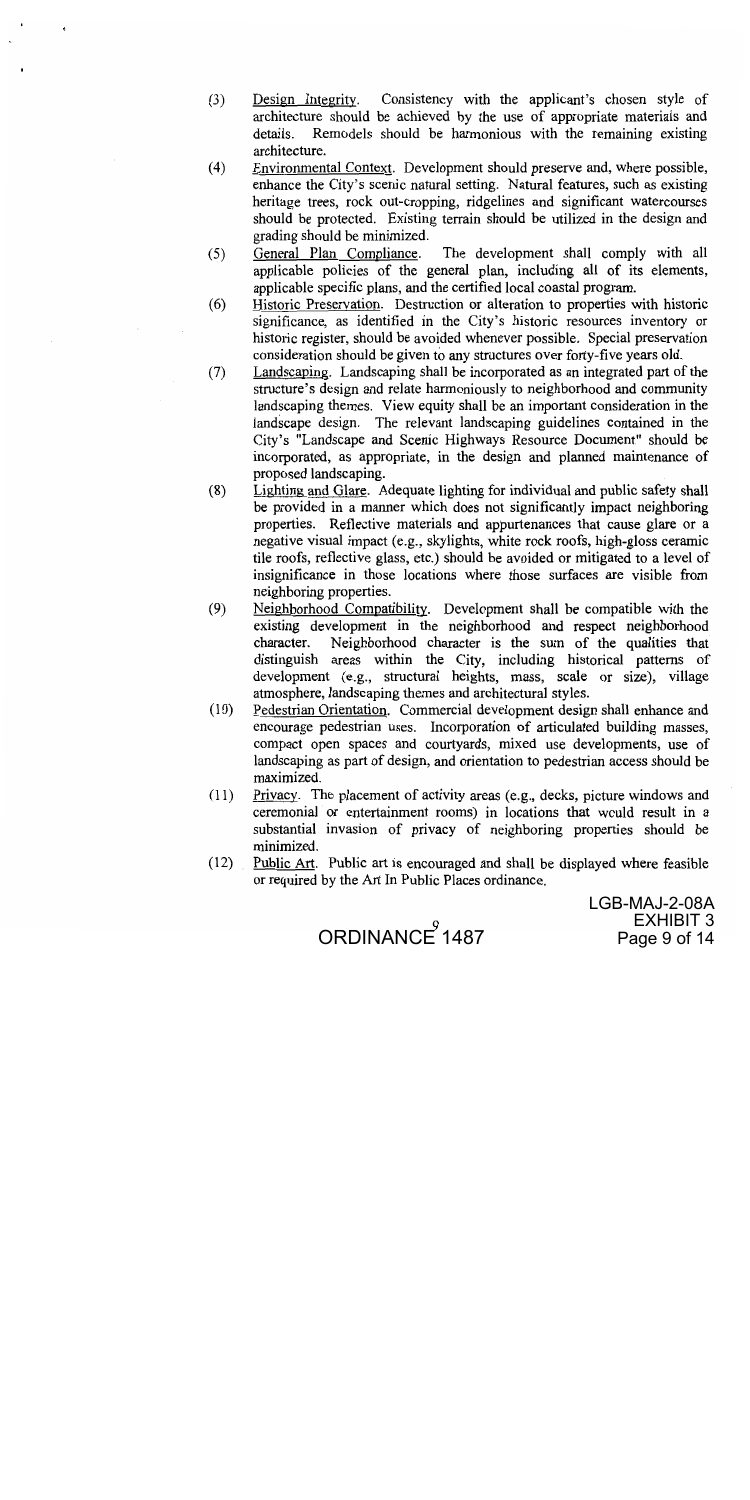- $(13)$ Sign Quality. Signs shall be incorporated into the architecture of the structure and shall be made of high quality materials, be simple in design and be visually compatible with the surrounding physical environment in terms of color, scale and size. Use of natural materials in the construction of signs is encouraged.
- $(14)$ Swimming Pools, Spas and Water Features. Swimming pools, spas and water features shall be located, designed and constructed where
	- geology conditions allow; a)
	- noise produced by circulatory mechanical pumps and equipment is b) mitigated; and
	- $c)$ any associated fencing or other site improvements are compatible with neighboring properties.
- View Equity. The development, including its landscaping, shall be designed  $(15)$ to protect existing views from neighboring properties without denying the subject property the reasonable opportunity to develop as described and illustrated in the City's "Design Guidelines." The "Design Guidelines" are intended to balance preservation of views with the right to develop property.
- $(1)$ Appeals. Appeals of the Design Review Board are subject to the provisions of Section 25.05.070, and Section 25.07.016 when a Coastal Development Permit is required.
- $(J)$ Effective Date/Expiration Date.
	- A design review decision shall become effective 14 calendar days after the  $(1)$ date of the decision, unless appealed to the City Council.
	- Design review approval shall lapse and become void two years following  $(2)$ the effective date if the privileges authorized by design review are not executed or utilized or, if construction work is involved, such work is not commenced within such two-year period and diligently pursued to completion.
	- $(3)$ The approval authority may grant a two-year extension of time and, after that initial extension of time, a final one-year extension of time. Such time extensions shall be requested in writing by the applicant or authorized agent prior to the expiration of the beginning two-year approval period or a subsequently approved extension of time.
	- $(4)$ Extension of Time Findings. An extension of time of the beginning two-year approval period may be granted by the approval authority, if each of the following findings can be made:
		- $(a)$ The zoning codes or standards applicable to the circumstances of the originally approved design review have not materially changed; and
		- The neighborhood character has not changed so as to be materially  $(b)$ inconsistent with the findings made when design review was originally approved.
- $(K)$ Reapplication Waiting Period. After denial of a project, no application for a project located on the same parcel or building site may be filed or accepted for filing for two months.

LGB-MAJ-2-08A EXHIBIT 3 Page 10 of 14

# ORDINANGE 1487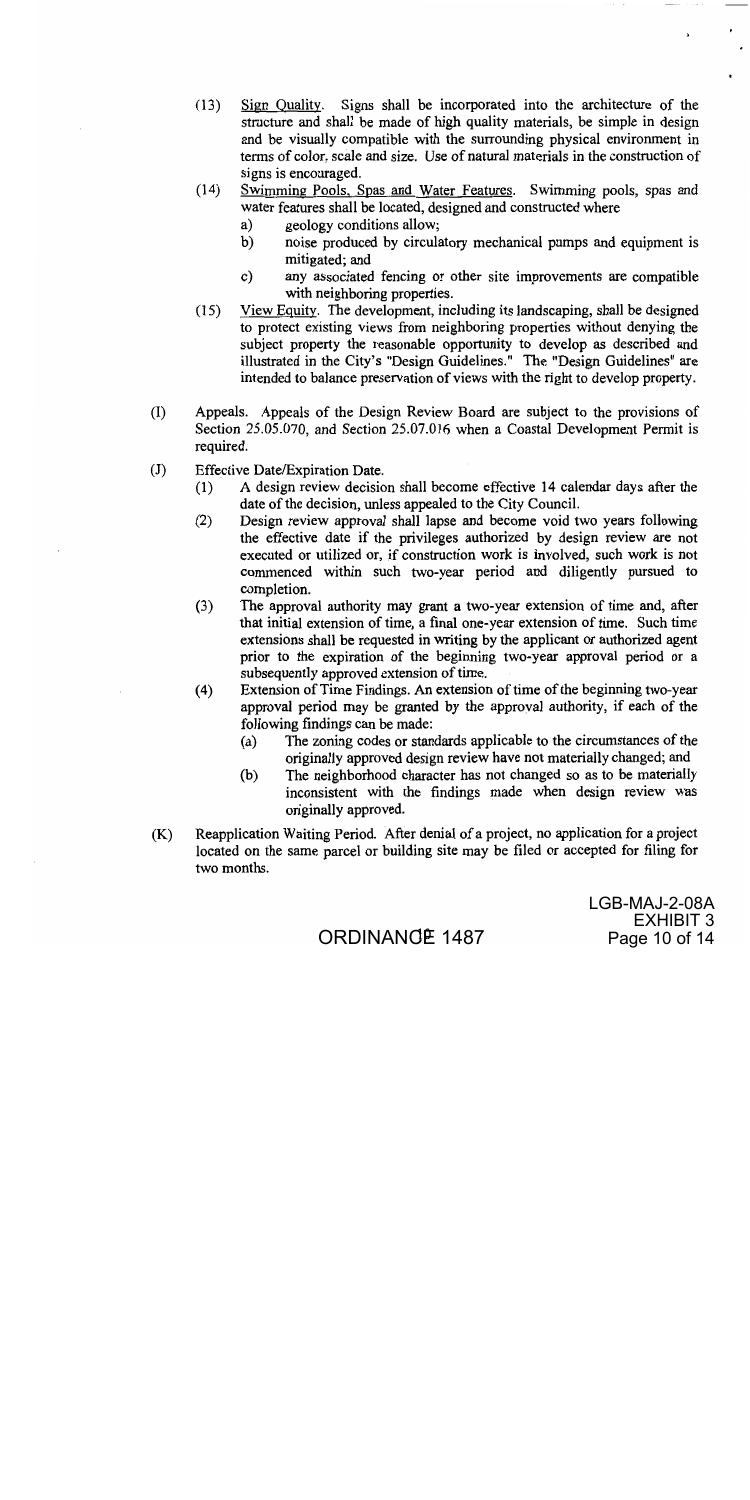SECTION 6: Section 25.05.070 ("Appeals") of the Laguna Beach Municipal Code hereby reads in its entirety as follows:

25.05.070 Appeals

- It is the intent and purpose of this section to provide  $(A)$ Intent and Purpose. standardized appeal procedures for discretionary decisions, determinations and requirements with respect to planning and development applications and requests.
- (B) Procedures.
	- All decisions, determinations and requirements of the Planning  $(1)$ Commission, Board of Adjustment/Design Review Board and Director of Community Development may be appealed to the City Council by the applicant, any other property owner within three hundred feet of the subject property, or by a member of the City Council. In those cases where the City is the applicant or an aggrieved property owner, the decision, determination or requirement may be appealed to the City Council by the City Manager.
	- Any appeal by the applicant or other property owner within three hundred  $(2)$ feet of the subject property shall be in written form specifically stating the grounds for the appeal and shall be filed with the City Clerk within 14 calendar days of the decisions, determinations and requirements.
	- Any member of the City Council may initiate proceedings for review of any  $(3)$ decision, determination or requirement of the Planning Commission, Board of Adjustment/Design Review Board or Director of Community Development by written request to the City Clerk, directly or through the City Manager, within 14 calendar days of the decisions, determinations and requirements. Any such request shall specifically state the grounds for review.
	- The fee for such appeal shall be as determined by City Council resolution.  $(4)$ Except for appeals by a member of the City Council or the City Manager, the filing of any appeal shall be accompanied by payment of the appeal fee as determined by resolution of the City Council, and no appeal shall be deemed filed unless such payment is made.
	- Upon the City Clerk's receipt of a timely and otherwise proper appeal of a  $(5)$ decision, determination or requirement of the Planning Commission, Board of Adjustment/Design Review Board or Director of Community Development, no further appeals shall be accepted for filing and the appeal may thereafter not be withdrawn except upon a majority vote of the City Council allowing a withdrawal of the appeal.
	- $(6)$ Upon the City Clerk's receipt of a timely and otherwise proper appeal of a decision, determination or requirement of the Planning Commission, Board of Adjustment/Design Review Board or Director of Community Development, the appeal shall be set for a public hearing before the City Council no less than 14 calendar days nor more than 60 calendar days after receipt of the appeal. Notice of the hearing for the appeal shall be subject to the provisions of Section  $25.05.065$  (B) and (C), except that posting shall not be required.
	- $(7)$ Notwithstanding the foregoing and any other provisions of Chapter 25.05, any decision, determination and requirement of the Planning Commiss

**EXHIBIT 3** 

Page 11 of 14

ORDINANCE<sup>11</sup>1487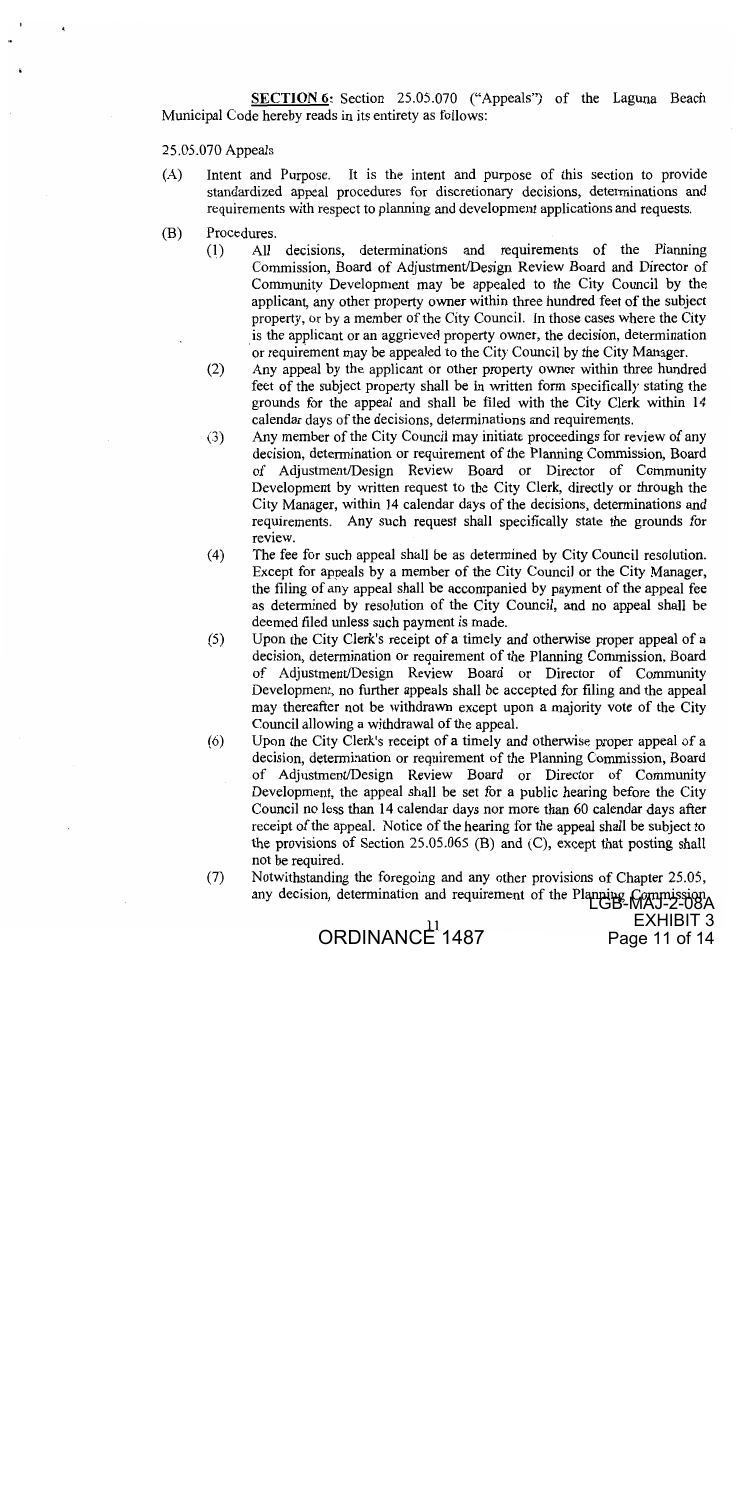and Board of Adjustment/Design Review Board shall be automatically appealed to the City Council where a member of the Commission or Board has an ownership, leasehold or consulting interest in the property or project which is the subject of the decision, determination or requirement. The appeal shall be set for a public hearing before the City Council no less than 14 calendar days nor more than 60 calendar days after the date of the decision, determination or requirement. Notice of the hearing for the appeal shall be subject to the provisions of Section  $25.05.065(B)$  and  $(C)$ , except that posting shall not be required.

 $(8)$ Upon the hearing of the appeal, the City Council shall conduct a de novo review of the underlying application and shall not be limited to the grounds stated for the appeal, if any. The City Council may uphold, reverse, wholly or partly, or may modify any appealed decision, determination or requirement of the Planning Commission, Board of Adjustment/Design Review Board or Director of Community Development. A reversal or modification shall be approved by the City Council upon the adoption of a resolution which sets forth in writing the findings relied on to conclude that the appealed decision, determination or requirement was in error. majority vote of the City Council shall be required to adopt a resolution reversing a denial or approval or modifying an appealed decision, determination or requirement of a variance, conditional use permit, temporary use permit or design review application.

Design Review Appeals. Notwithstanding the provisions of paragraphs (1)  $(9)$ through (8) above, appeals of decisions on design review applications shall be subject to the following special provisions. In the event of any conflict or inconsistency between the provisions of paragraphs (1) through (8) and this paragraph (9), the provisions of paragraph (9) shall control:

- Decisions on design review applications by the approval authority  $(a)$ may be appealed to the City Council by the applicant, any other owner of property within three hundred feet of the subject property or by a member of the City Council (either directly or through the City Manager). In those cases where the City is the applicant or an aggrieved property owner, the decision may be appealed to the City Council by the City Manager.
- Any appeal shall be in written form and shall specifically state each  $(b)$ and every ground for the appeal, and shall be filed with the City Clerk within 14 calendar days of the decision. More than one appeal of a decision on a design review application may be filed.
- The fee for appeals shall be determined by City Council resolution.  $(c)$ Except for appeals by a member of the City Council or the City Manager, the filing of any appeal shall be accompanied by payment of the required appeal fee, and no such appeal shall be deemed filed absent payment of the fee. If more than one appeal is filed, then following the filing expiration date for appeals, the City Clerk shall prorate the required appeal fee among the total number of appeals and refund the excess amount paid by each appellant.



LGB-MAJ-2-08A **EXHIBIT 3** Page 12 of 14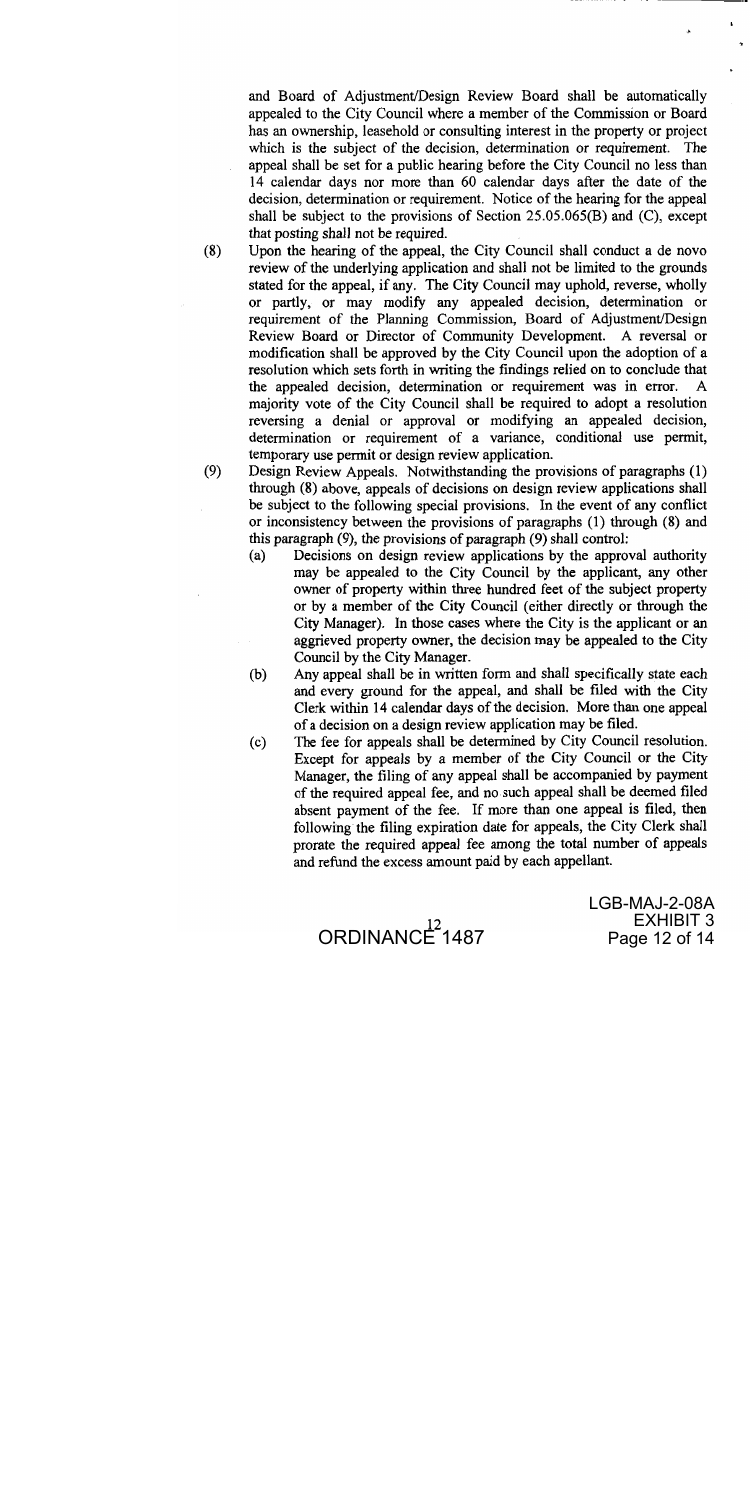- Upon the City Clerk's receipt of a timely and otherwise proper  $(d)$ appeal of a decision on a design review application, the appeal shall be set for a public hearing before the City Council no less than 14 calendar days nor more than 60 calendar days after receipt of the appeal. Notice of the hearing for the appeal shall be subject to the provisions of Section 25.05.065(B) and (C), except that posting shall not be required. Notice of the hearing shall include the ground(s) specified in the appeal $(s)$ .
- The hearing by the City Council of appeals of a decision on a design  $(e)$ review application shall be limited to the grounds specifically stated in the underlying notice(s) of appeal(s). There shall be a presumption that the decision made by the approval authority was reasonable, valid and not an abuse of discretion; and the appellant shall have the burden of proof of demonstrating otherwise by a preponderance of the evidence presented.
- Upon the hearing of the appeal of a decision on a design review  $(f)$ application, the City Council may remand back to the approval authority, uphold or reverse, wholly or partly, or may modify the appealed decision. A remand, reversal or modification shall be approved by the City Council upon adoption of a resolution, approved by not less than three members that sets forth in writing the reasons relied upon.
- In addition to the forgoing, appeals of decisions on design review  $(g)$ applications are subject to the provisions of Section 25.07.016 when a Coastal Development Permit is required.

**SECTION 7:** This Ordinance is exempt from compliance with the California Environmental Quality Act (CEQA) pursuant to Section 15061(b)(3) of the State CEQA Guidelines.

**SECTION 8:** This Ordinance is intended to be of City-wide effect and application. All ordinances and provisions of the Laguna Beach Municipal Code and sections thereof inconsistent herewith shall be hereby repealed to the extent of such inconsistency and no further.

**SECTION 9:** If any section, subsection, sentence, clause or phrase of this Ordinance is for any reason held to be unconstitutional or other wise invalid, such invalidity shall not affect the validity of this entire Ordinance or any of the remaining portions hereof. The City Council hereby declares that it would have passed this Ordinance, and each section, subsection, subdivision, sentence, clause or phrase hereof, irrespective of the fact that any one or more sections, subsections, subdivisions, sentences, clauses or phrases be declared unconstitutional or otherwise invalid.

**SECTION 10:** The City Clerk of the City of Laguna Beach shall certify to the passage and adoption of this Ordinance and shall cause the same to be published in the manner required by law in the City of Laguna Beach. This Ordinance shall become effective on the expiration of thirty (30) days from and after the date of its adoption.



LGB-MAJ-2-08A **EXHIBIT 3** Page 13 of 14